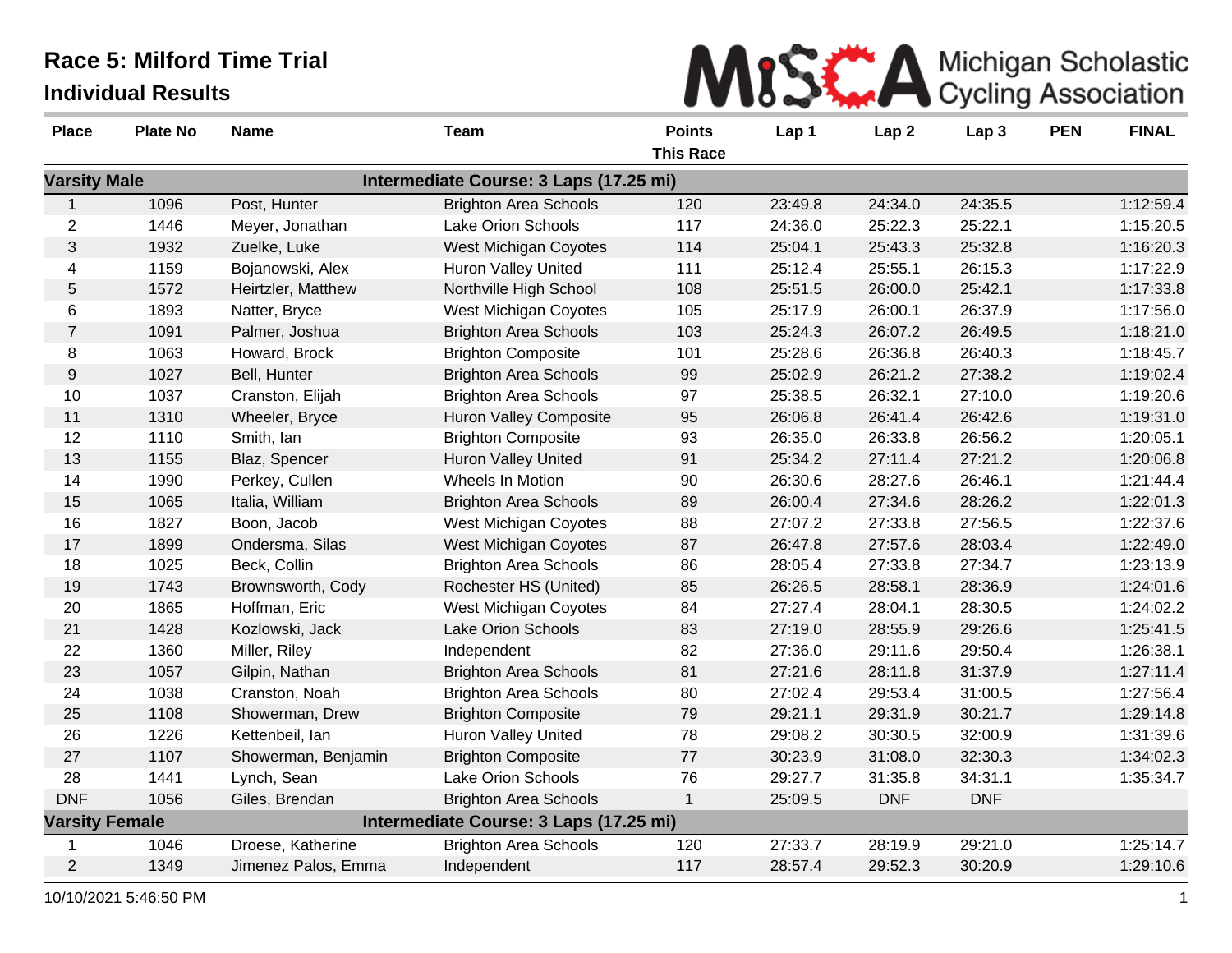

| <b>Place</b>   | <b>Plate No</b> | <b>Name</b>                              | <b>Team</b>                           | <b>Points</b><br><b>This Race</b> | Lap 1   | Lap <sub>2</sub> | Lap <sub>3</sub> | <b>PEN</b> | <b>FINAL</b> |
|----------------|-----------------|------------------------------------------|---------------------------------------|-----------------------------------|---------|------------------|------------------|------------|--------------|
| 3              | 1890            | Miller, Anabel                           | <b>West Michigan Coyotes</b>          | 114                               | 28:42.4 | 30:31.2          | 30:38.5          |            | 1:29:52.1    |
| $\overline{4}$ | 1930            | Whitmer, Madine                          | West Michigan Coyotes                 | 111                               | 30:12.5 | 31:18.2          | 30:56.3          |            | 1:32:27.2    |
| 5              | 1594            | DeFauw, Elizabeth                        | Orange Krush                          | 108                               | 30:39.2 | 31:33.1          | 30:53.3          |            | 1:33:05.7    |
| $\,6$          | 1371            | Schultz, Lauren                          | Independent                           | 105                               | 29:24.2 | 31:51.0          | 32:56.6          |            | 1:34:11.9    |
| $\overline{7}$ | 1856            | Forrester, Addison                       | <b>West Michigan Coyotes</b>          | 103                               | 30:41.4 | 33:07.4          | 34:46.4          |            | 1:38:35.3    |
| $\,8\,$        | 1017            | Abington, Liberty                        | <b>Brighton Area Schools</b>          | 101                               | 32:24.4 | 33:31.9          | 34:44.6          |            | 1:40:41.0    |
| 9              | 1319            | Woolhiser, Makayla                       | Huron Valley United                   | 99                                | 32:52.0 | 35:15.9          | 36:35.4          |            | 1:44:43.3    |
|                |                 | <b>Junior Varsity 11-12th Grade Male</b> | Intermediate Course: 2 Laps (11.5 mi) |                                   |         |                  |                  |            |              |
| 1              | 1751            | Dagg, Paul                               | Rochester HS (United)                 | 100                               | 26:55.2 | 27:44.1          |                  |            | 54:39.4      |
| $\overline{c}$ | 1122            | Witte, Zachary                           | <b>Brighton Area Schools</b>          | 97                                | 27:09.5 | 28:37.1          |                  |            | 55:46.6      |
| 3              | 1778            | Navetta, Nick                            | Rochester HS (United)                 | 94                                | 27:32.7 | 28:22.5          |                  |            | 55:55.2      |
| 4              | 1079            | Lutz, Andrew                             | <b>Brighton Area Schools</b>          | 91                                | 27:27.3 | 28:29.1          |                  |            | 55:56.4      |
| $\mathbf 5$    | 1378            | Stephenson, Drake                        | Independent                           | 88                                | 27:57.7 | 28:02.6          |                  |            | 56:00.4      |
| 6              | 1296            | Thompson, John                           | <b>Huron Valley United</b>            | 85                                | 27:41.7 | 28:29.6          |                  |            | 56:11.3      |
| $\overline{7}$ | 1745            | Cerget, Anthony                          | Rochester HS (United)                 | 83                                | 27:34.9 | 28:50.5          |                  |            | 56:25.5      |
| 8              | 1800            | Tapert, Bryce                            | Rochester HS (United)                 | 81                                | 27:55.5 | 29:23.8          |                  |            | 57:19.3      |
| $9\,$          | 1316            | Wolcott, Garrett                         | <b>Huron Valley United</b>            | 79                                | 28:17.6 | 29:47.8          |                  |            | 58:05.4      |
| 10             | 1312            | Wilson, Evan                             | Huron Valley United                   | $77\,$                            | 28:01.1 | 30:18.8          |                  |            | 58:19.9      |
| 11             | 1322            | Bixby, Carter                            | Independent                           | 75                                | 28:35.1 | 29:51.0          |                  |            | 58:26.2      |
| 12             | 1799            | Tapert, Bayden                           | Rochester HS (United)                 | 73                                | 28:45.1 | 30:10.2          |                  |            | 58:55.4      |
| 13             | 1575            | Herger, Michael                          | Northville High School                | 71                                | 28:30.7 | 30:39.5          |                  |            | 59:10.3      |
| 14             | 1815            | Schmid, Collin                           | <b>Team Green</b>                     | 70                                | 29:17.4 | 29:55.1          |                  |            | 59:12.5      |
| 15             | 1781            | Patyi, Ryan                              | Rochester HS (United)                 | 69                                | 28:46.9 | 30:47.6          |                  |            | 59:34.5      |
| 16             | 1863            | Greene, Ezra                             | West Michigan Coyotes                 | 68                                | 29:20.1 | 30:19.5          |                  |            | 59:39.6      |
| 17             | 1175            | Carlsen, Nolan                           | <b>Huron Valley United</b>            | 67                                | 30:07.3 | 30:37.1          |                  |            | 1:00:44.5    |
| 18             | 1086            | Money, Daniel                            | <b>Brighton Composite</b>             | 66                                | 29:47.5 | 31:50.7          |                  |            | 1:01:38.2    |
| 19             | 1043            | Deetz, Nathan                            | <b>Brighton Area Schools</b>          | 65                                | 29:56.3 | 32:55.7          |                  |            | 1:02:52.0    |
| 20             | 1802            | Weir, Harrison                           | Rochester HS (United)                 | 64                                | 30:57.9 | 31:55.3          |                  |            | 1:02:53.3    |
| 21             | 1112            | St.Laurent, Reid                         | <b>Brighton Composite</b>             | 63                                | 30:42.6 | 32:28.3          |                  |            | 1:03:10.9    |
| 22             | 1552            | Albrecht, Matthew                        | NE Indiana Trailblazers               | 62                                | 30:28.2 | 32:46.5          |                  |            | 1:03:14.7    |
| 23             | 1039            | Dabrowski, Henry                         | <b>Brighton Area Schools</b>          | 61                                | 31:03.8 | 32:25.2          |                  |            | 1:03:29.1    |
| 24             | 1455            | Murray, Ryan                             | Lake Orion Schools                    | 60                                | 31:46.4 | 31:49.2          |                  |            | 1:03:35.7    |
| 25             | 1772            | Li, Rongbang                             | Rochester HS (United)                 | 59                                | 30:55.7 | 33:10.2          |                  |            | 1:04:05.9    |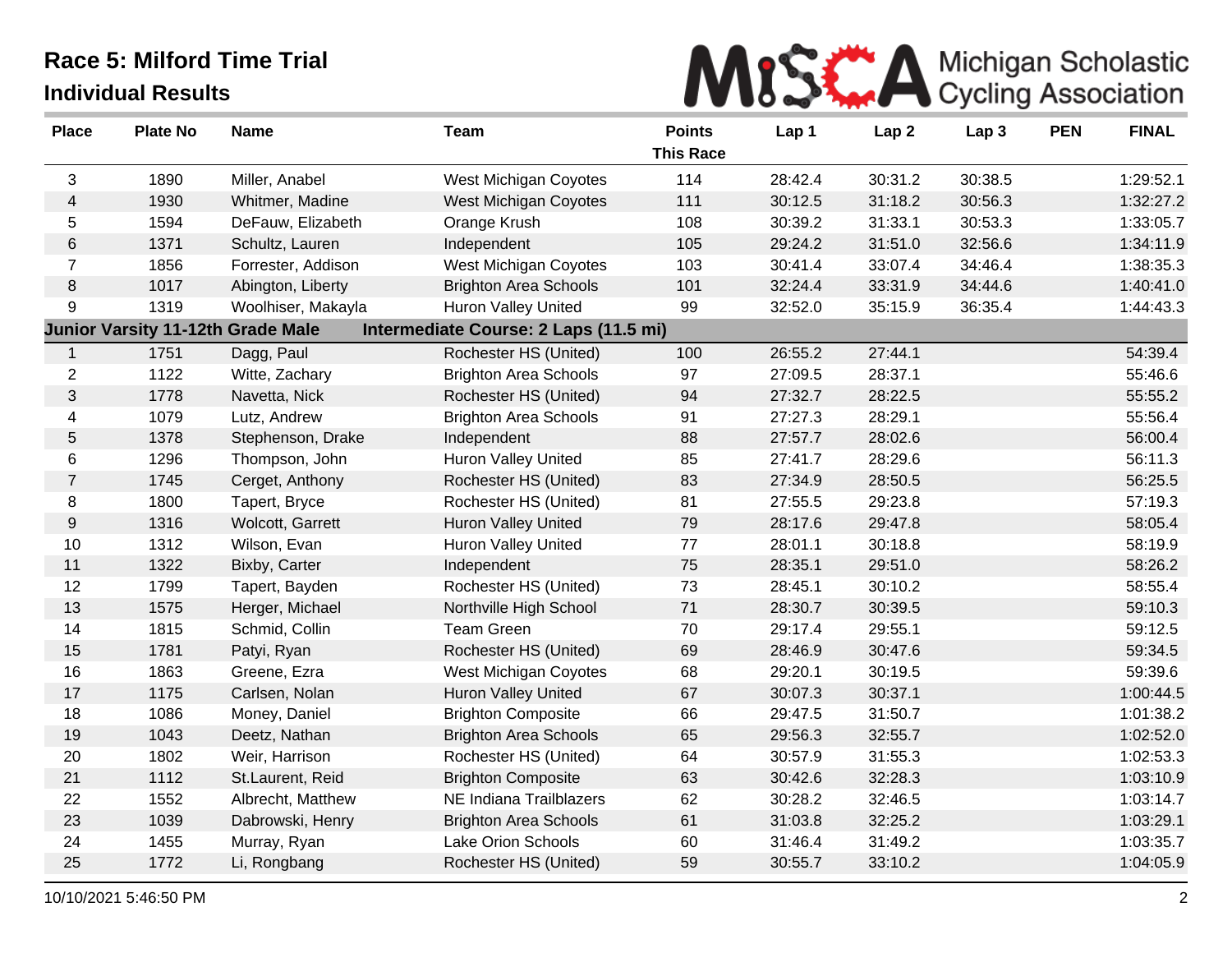

| <b>Place</b>   | <b>Plate No</b>                         | <b>Name</b>      | <b>Team</b>                           | <b>Points</b><br><b>This Race</b> | Lap 1   | Lap <sub>2</sub> | Lap <sub>3</sub> | <b>PEN</b> | <b>FINAL</b> |
|----------------|-----------------------------------------|------------------|---------------------------------------|-----------------------------------|---------|------------------|------------------|------------|--------------|
| 26             | 1777                                    | Mile, Colin      | Rochester HS (United)                 | 58                                | 31:57.8 | 33:17.8          |                  |            | 1:05:15.6    |
| 27             | 1051                                    | Franks, Caleb    | <b>Brighton Area Schools</b>          | 57                                | 31:41.7 | 34:12.4          |                  |            | 1:05:54.1    |
| 28             | 1877                                    | Loewen, Florenc  | West Michigan Coyotes                 | 56                                | 32:38.0 | 34:07.1          |                  |            | 1:06:45.1    |
| 29             | 1584                                    | Van Tiem, Luke   | Northville High School                | 55                                | 33:12.0 | 34:34.9          |                  |            | 1:07:46.9    |
| 30             | 1521                                    | Parker, Ethan    | Midland MTB Crew                      | 54                                | 33:53.2 | 36:36.4          |                  |            | 1:10:29.7    |
| 31             | 1288                                    | Smith, Dylan     | Huron Valley Composite                | 53                                | 32:11.8 | 39:00.3          |                  |            | 1:11:12.2    |
| 32             | 1111                                    | Sobkow, Griffin  | <b>Brighton Area Schools</b>          | 52                                | 34:56.5 | 36:17.9          |                  |            | 1:11:14.5    |
| 33             | 1384                                    | Abbott, Jacob    | <b>Lake Orion Schools</b>             | 51                                | 35:41.6 | 35:37.2          |                  |            | 1:11:18.8    |
| 34             | 1080                                    | Mack, Andrew     | <b>Brighton Area Schools</b>          | 50                                | 35:02.0 | 38:02.9          |                  |            | 1:13:05.0    |
| 35             | 1500                                    | Davis II, Thomas | <b>Midland MTB Crew</b>               | 49                                | 35:43.6 | 37:27.4          |                  |            | 1:13:11.1    |
| 36             | 1134                                    | Alshab, Brandon  | Detroit Country Day                   | 48                                | 39:40.6 | 40:51.0          |                  |            | 1:20:31.6    |
| 37             | 1479                                    | Watts, Matthew   | Lake Orion Schools                    | 47                                | 36:44.7 | 43:51.6          |                  |            | 1:20:36.4    |
|                | <b>Junior Varsity 9-10th Grade Male</b> |                  | Intermediate Course: 2 Laps (11.5 mi) |                                   |         |                  |                  |            |              |
| 1              | 1445                                    | Meyer, James     | Lake Orion Schools                    | 100                               | 25:17.2 | 25:56.4          |                  |            | 51:13.6      |
| 2              | 1588                                    | Bretzlaff, Joel  | Orange Krush                          | 97                                | 25:11.9 | 26:44.5          |                  |            | 51:56.5      |
| 3              | 1825                                    | Boer, Gerrit     | West Michigan Coyotes                 | 94                                | 25:32.1 | 26:24.7          |                  |            | 51:56.8      |
| $\overline{4}$ | 1271                                    | Porter, Louis    | Huron Valley United                   | 91                                | 25:44.5 | 26:37.9          |                  |            | 52:22.5      |
| 5              | 1551                                    | Ellis, Grady     | Norte                                 | 88                                | 26:12.9 | 27:08.4          |                  |            | 53:21.4      |
| $\,6$          | 1984                                    | Mazak, Aidan     | Wheels In Motion                      | 85                                | 26:08.9 | 27:20.0          |                  |            | 53:29.0      |
| $\overline{7}$ | 1249                                    | McCormick, Aidan | <b>Huron Valley United</b>            | 83                                | 26:23.7 | 27:19.6          |                  |            | 53:43.4      |
| $\,8\,$        | 1561                                    | Loshe, Wesley    | NE Indiana Trailblazers               | 81                                | 26:37.3 | 27:29.8          |                  |            | 54:07.1      |
| 9              | 1272                                    | Rambo, Josh      | <b>Huron Valley United</b>            | 79                                | 27:08.7 | 28:05.4          |                  |            | 55:14.1      |
| $10$           | 1231                                    | Kowalski, Carson | Huron Valley United                   | 77                                | 27:12.8 | 28:17.3          |                  |            | 55:30.1      |
| 11             | 1476                                    | Tait, Grady      | Lake Orion Schools                    | 75                                | 27:22.0 | 28:36.4          |                  |            | 55:58.5      |
| 12             | 1859                                    | Frehr, Haydon    | West Michigan Coyotes                 | 73                                | 27:15.0 | 28:57.8          |                  |            | 56:12.8      |
| 13             | 1157                                    | Blazic, Lucas    | Huron Valley Composite                | 71                                | 27:41.1 | 28:56.4          |                  |            | 56:37.6      |
| 14             | 1191                                    | Culver, Evan     | <b>Huron Valley United</b>            | 70                                | 27:51.3 | 29:08.7          |                  |            | 57:00.1      |
| 15             | 1328                                    | Clement, Owen    | Independent                           | 69                                | 27:55.3 | 29:06.6          |                  |            | 57:02.0      |
| 16             | 1115                                    | Vereecke, Kevin  | <b>Brighton Area Schools</b>          | 68                                | 27:54.8 | 29:19.0          |                  |            | 57:13.8      |
| 17             | 1912                                    | Tesch, Owen      | West Michigan Coyotes                 | 67                                | 28:29.4 | 29:28.1          |                  |            | 57:57.5      |
| 18             | 5066                                    | Kennedy, Eamon   | Independent                           | 66                                | 28:45.0 | 30:13.1          |                  |            | 58:58.2      |
| 19             | 1269                                    | Park, Thomas     | Huron Valley United                   | 65                                | 28:40.3 | 30:43.9          |                  |            | 59:24.3      |
| 20             | 1977                                    | Landis, Gabriel  | <b>Wheels In Motion</b>               | 64                                | 28:58.9 | 30:48.0          |                  |            | 59:46.9      |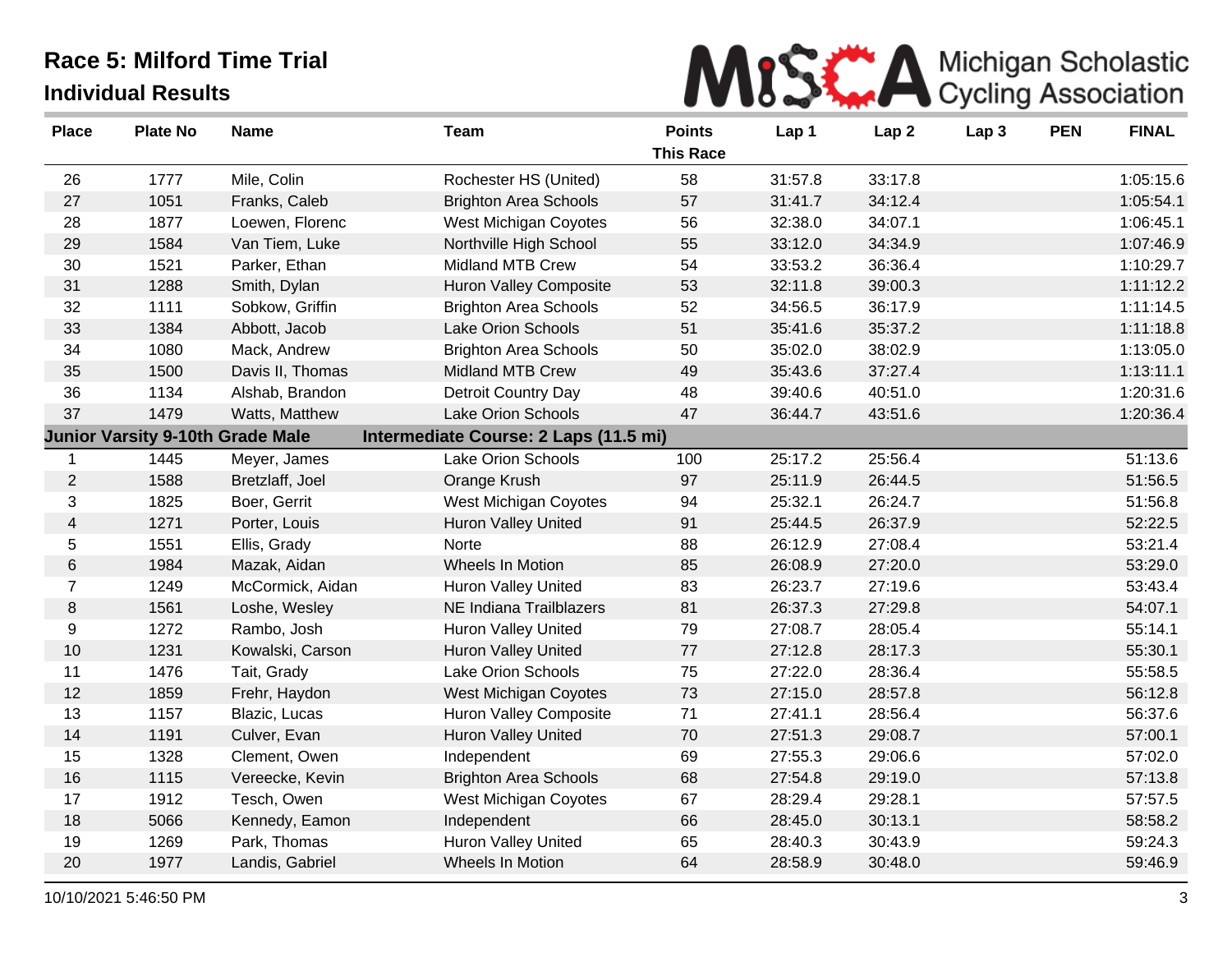

| <b>Place</b>             | <b>Plate No</b>              | <b>Name</b>        | <b>Team</b>                           | <b>Points</b>    | Lap 1   | Lap <sub>2</sub> | Lap <sub>3</sub> | <b>PEN</b> | <b>FINAL</b> |
|--------------------------|------------------------------|--------------------|---------------------------------------|------------------|---------|------------------|------------------|------------|--------------|
|                          |                              |                    |                                       | <b>This Race</b> |         |                  |                  |            |              |
| 21                       | 1565                         | Serrani, Jude      | NE Indiana Trailblazers               | 63               | 29:15.7 | 30:31.8          |                  |            | 59:47.6      |
| 22                       | 1024                         | Beach, Isaiah      | <b>Brighton Composite</b>             | 62               | 29:15.1 | 30:42.2          |                  |            | 59:57.3      |
| 23                       | 1459                         | Parsons, Cavan     | Lake Orion Composite                  | 61               | 29:06.1 | 30:55.7          |                  |            | 1:00:01.9    |
| 24                       | 1125                         | Coffman, Finn      | Chelsea Youth MTB                     | 60               | 29:20.0 | 31:14.9          |                  |            | 1:00:34.9    |
| 25                       | 1938                         | Bertcher, Samuel   | Wheels In Motion                      | 59               | 29:50.3 | 31:22.8          |                  |            | 1:01:13.1    |
| 26                       | 1891                         | Minnerick, Levi    | West Michigan Coyotes                 | 58               | 29:40.0 | 32:15.8          |                  |            | 1:01:55.8    |
| 27                       | 1615                         | Wagner, Gavin      | Orange Krush                          | 57               | 29:55.8 | 32:22.8          |                  |            | 1:02:18.6    |
| 28                       | 1471                         | Shirley, Isaac     | Lake Orion Composite                  | 56               | 30:18.6 | 32:21.9          |                  |            | 1:02:40.6    |
| 29                       | 1176                         | Carlsen, Sawyer    | <b>Huron Valley United</b>            | 55               | 30:21.0 | 32:41.4          |                  |            | 1:03:02.4    |
| 30                       | 5026                         | Lemmon, Jeremiah   | NE Indiana Trailblazers               | 54               | 30:50.0 | 32:51.1          |                  |            | 1:03:41.1    |
| 31                       | 1824                         | Blocker, Jeremy    | <b>West Michigan Coyotes</b>          | 53               | 31:14.6 | 32:35.2          |                  |            | 1:03:49.8    |
| 32                       | 1481                         | Wolski, Daniel     | Lake Orion Schools                    | 52               | 31:24.8 | 32:49.6          |                  |            | 1:04:14.4    |
| 33                       | 1761                         | Grindem, Stuart    | Rochester HS (United)                 | 51               | 30:58.2 | 33:19.2          |                  |            | 1:04:17.4    |
| 34                       | 5025                         | Kalczynski, Max    | Detroit Country Day                   | 50               | 32:00.8 | 33:18.1          |                  |            | 1:05:19.0    |
| 35                       | 1866                         | Hoogeveen, Bridger | West Michigan Coyotes                 | 49               | 31:35.5 | 33:46.3          |                  |            | 1:05:21.9    |
| 36                       | 1770                         | Klippi, Ethan      | Rochester HS (United)                 | 48               | 32:39.5 | 32:53.9          |                  |            | 1:05:33.5    |
| 37                       | 1763                         | Hemingway, George  | Rochester HS (United)                 | 47               | 32:15.8 | 33:58.7          |                  |            | 1:06:14.5    |
| 38                       | 1897                         | Odroski, Owen      | <b>West Michigan Coyotes</b>          | 46               | 32:32.3 | 34:04.7          |                  |            | 1:06:37.1    |
| 39                       | 1071                         | Kissel, Lucas      | <b>Brighton Area Schools</b>          | 45               | 32:52.7 | 35:27.8          |                  |            | 1:08:20.6    |
| 40                       | 1010                         | Jannette, Rider    | <b>Brandon Youth MTB</b>              | 44               | 35:21.0 | 39:48.4          |                  |            | 1:15:09.5    |
| 41                       | 1074                         | Lane, Andrew       | <b>Brighton Composite</b>             | 43               | 36:31.0 | 40:37.0          |                  |            | 1:17:08.0    |
| 42                       | 1007                         | Janette, Braeden   | <b>Brandon Youth MTB</b>              | 42               | 41:26.6 | 55:36.3          |                  |            | 1:37:03.0    |
|                          | <b>Junior Varsity Female</b> |                    | Intermediate Course: 2 Laps (11.5 mi) |                  |         |                  |                  |            |              |
| 1                        | 1172                         | Caldwell, Nya      | <b>Huron Valley United</b>            | 100              | 27:58.6 | 28:27.7          |                  |            | 56:26.3      |
| $\overline{2}$           | 1315                         | Wittman, Cate      | <b>Huron Valley United</b>            | 97               | 29:10.6 | 30:33.8          |                  |            | 59:44.5      |
| 3                        | 1318                         | Woolhiser, Bella   | <b>Huron Valley United</b>            | 94               | 31:37.8 | 33:26.4          |                  |            | 1:05:04.3    |
| $\overline{\mathcal{A}}$ | 1264                         | Osterhart, Laura   | Huron Valley United                   | 91               | 31:59.4 | 33:38.3          |                  |            | 1:05:37.7    |
| 5                        | 1013                         | Royse, Bethany     | <b>Brandon Youth MTB</b>              | 88               | 32:44.9 | 34:23.7          |                  |            | 1:07:08.6    |
| 6                        | 1223                         | Kennedy, Kerrigan  | <b>Huron Valley United</b>            | 85               | 33:34.5 | 34:59.4          |                  |            | 1:08:34.0    |
| $\overline{7}$           | 1137                         | Henderson, Tulia   | Detroit Country Day                   | 83               | 34:56.1 | 34:05.0          |                  |            | 1:09:01.1    |
| 8                        | 5007                         | Spearman, Bodelle  | West Michigan Coyotes                 | 81               | 33:30.9 | 35:30.7          |                  |            | 1:09:01.7    |
| 9                        | 1129                         | Paddock, Lillian   | Chelsea Youth MTB                     | 79               | 34:12.0 | 36:16.3          |                  |            | 1:10:28.3    |
| 10                       | 1424                         | Jones, Sydnie      | <b>Lake Orion Schools</b>             | 77               | 34:21.1 | 37:14.9          |                  |            | 1:11:36.0    |
|                          |                              |                    |                                       |                  |         |                  |                  |            |              |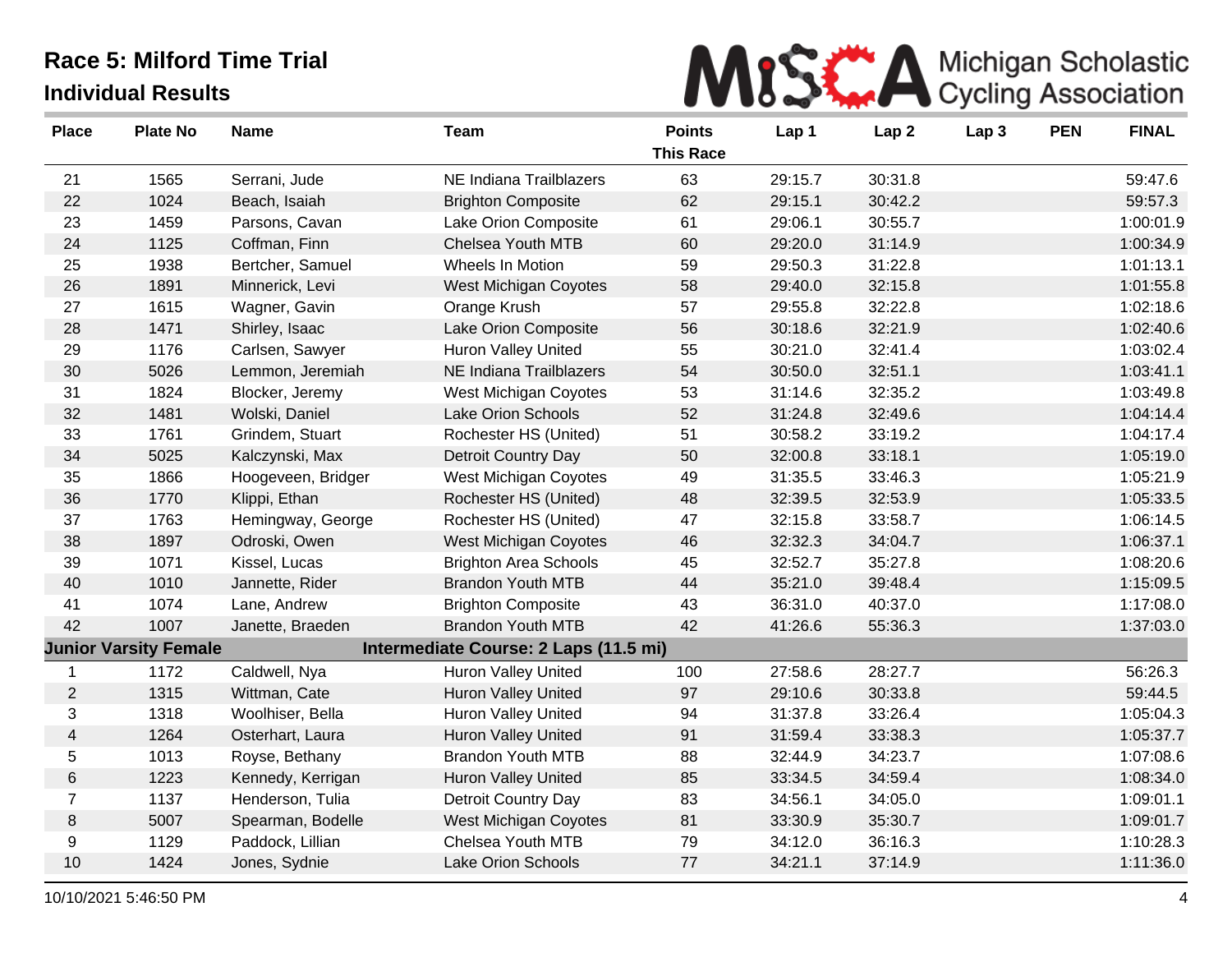

| <b>Place</b>   | <b>Plate No</b>                    | <b>Name</b>                          | <b>Team</b>                           | <b>Points</b><br><b>This Race</b> | Lap 1      | Lap <sub>2</sub> | Lap <sub>3</sub> | <b>PEN</b> | <b>FINAL</b> |
|----------------|------------------------------------|--------------------------------------|---------------------------------------|-----------------------------------|------------|------------------|------------------|------------|--------------|
| 11             | 1758                               | Fronek, Ava                          | Rochester HS (United)                 | 75                                | 35:04.4    | 36:51.0          |                  |            | 1:11:55.4    |
| 12             | 1759                               | Gaudreau, Rachel                     | Rochester HS (United)                 | 73                                | 37:29.6    | 38:03.1          |                  |            | 1:15:32.7    |
| 13             | 1566                               | Vasquez, Kyra                        | NE Indiana Trailblazers               | 71                                | 35:55.8    | 39:36.9          |                  |            | 1:15:32.8    |
| 14             | 1756                               | Feldkamp, Rowan                      | Rochester HS (United)                 | 70                                | 39:30.5    | 44:48.2          |                  |            | 1:24:18.7    |
| 15             | 1571                               | Grabowski, Alexandra                 | Northville High School                | 69                                | 45:50.7    | 50:47.9          |                  |            | 1:36:38.6    |
| <b>DNF</b>     | 1012                               | Patnaude, Emily                      | <b>Brandon Youth MTB</b>              | $\mathbf{1}$                      | <b>DNF</b> | <b>DNF</b>       |                  |            |              |
|                | <b>Advanced Middle School Male</b> |                                      | Intermediate Course: 2 Laps (11.5 mi) |                                   |            |                  |                  |            |              |
| $\mathbf{1}$   | 1200                               | Garris, Elijah                       | Huron Valley United                   | 85                                | 25:17.6    | 25:39.1          |                  |            | 50:56.8      |
| $\overline{2}$ | 1417                               | Heist, Ethan                         | Lake Orion Schools                    | 82                                | 25:25.5    | 27:03.8          |                  |            | 52:29.3      |
| 3              | 1320                               | Adamski, Kash                        | Independent                           | 79                                | 26:24.7    | 27:25.9          |                  |            | 53:50.6      |
| $\overline{4}$ | 1605                               | Marchese, Kristian                   | Orange Krush                          | 76                                | 27:41.4    | 28:13.0          |                  |            | 55:54.4      |
| 5              | 1321                               | Beaubien, Bastien                    | Orange Krush                          | 73                                | 27:33.3    | 28:51.4          |                  |            | 56:24.7      |
| 6              | 1166                               | Brzuchanski, Emery                   | <b>Huron Valley United</b>            | 70                                | 28:30.5    | 28:11.5          |                  |            | 56:42.1      |
| $\overline{7}$ | 1299                               | Tobiczyk, Oswald                     | <b>Huron Valley United</b>            | 68                                | 27:21.9    | 29:28.6          |                  |            | 56:50.5      |
| 8              | 1885                               | Martin, Brevin                       | West Michigan Coyotes                 | 66                                | 27:41.8    | 29:12.5          |                  |            | 56:54.4      |
| 9              | 1752                               | Dagg, Samuel                         | Rochester HS (United)                 | 64                                | 28:43.8    | 29:19.0          |                  |            | 58:02.8      |
| 10             | 1618                               | Werth, Jayden                        | Orange Krush                          | 62                                | 29:30.1    | 30:19.0          |                  |            | 59:49.1      |
| 11             | 1573                               | Hentnik, Alexander                   | Northville High School                | 60                                | 27:17.4    | 33:15.0          |                  |            | 1:00:32.5    |
| 12             | 1762                               | Hawes, Benjamin                      | Rochester HS (United)                 | 58                                | 29:39.3    | 31:06.5          |                  |            | 1:00:45.8    |
| 13             | 1600                               | James, Evan                          | Orange Krush                          | 56                                | 29:59.3    | 31:06.8          |                  |            | 1:01:06.1    |
| 14             | 1259                               | Murphy, Trevor                       | <b>Huron Valley United</b>            | 55                                | 31:00.4    | 33:10.6          |                  |            | 1:04:11.1    |
| 15             | 1103                               | Rochowiak, Maxwell                   | <b>Brighton Area Schools</b>          | 54                                | 31:28.0    | 32:53.4          |                  |            | 1:04:21.5    |
| 16             | 1928                               | Wert, Henry                          | West Michigan Coyotes                 | 53                                | 31:56.9    | 33:25.7          |                  |            | 1:05:22.6    |
| 17             | 2001                               | Smith, Donald                        | Wheels In Motion                      | 52                                | 31:58.5    | 34:04.6          |                  |            | 1:06:03.1    |
| 18             | 1297                               | Tidbury, Grayson                     | <b>Huron Valley United</b>            | 51                                | 33:20.2    | 34:18.7          |                  |            | 1:07:39.0    |
| 19             | 1482                               | Wolski, Jakub                        | Lake Orion Schools                    | 50                                | 32:45.5    | 35:30.8          |                  |            | 1:08:16.4    |
|                |                                    | <b>Advanced Middle School Female</b> | Intermediate Course: 2 Laps (11.5 mi) |                                   |            |                  |                  |            |              |
| $\mathbf{1}$   | 1276                               | Rosinski, Charlotte                  | <b>Huron Valley United</b>            | 85                                | 27:44.3    | 28:10.8          |                  |            | 55:55.1      |
| $\overline{2}$ | 1593                               | DeCubber, Finley                     | Orange Krush                          | 82                                | 31:09.7    | 32:16.4          |                  |            | 1:03:26.2    |
| 3              | 1055                               | Giles, Anna                          | <b>Brighton Area Schools</b>          | 79                                | 31:13.7    | 33:34.1          |                  |            | 1:04:47.9    |
| 4              | 1589                               | Bretzlaff, Miriam                    | Orange Krush                          | 76                                | 31:52.0    | 35:16.1          |                  |            | 1:07:08.1    |
| 5              | 1470                               | Shaskos, Lauren                      | Lake Orion Schools                    | 73                                | 32:39.1    | 34:47.4          |                  |            | 1:07:26.6    |
| 6              | 1036                               | Cranston, Ashley                     | <b>Brighton Area Schools</b>          | 70                                | 32:57.4    | 35:35.3          |                  |            | 1:08:32.8    |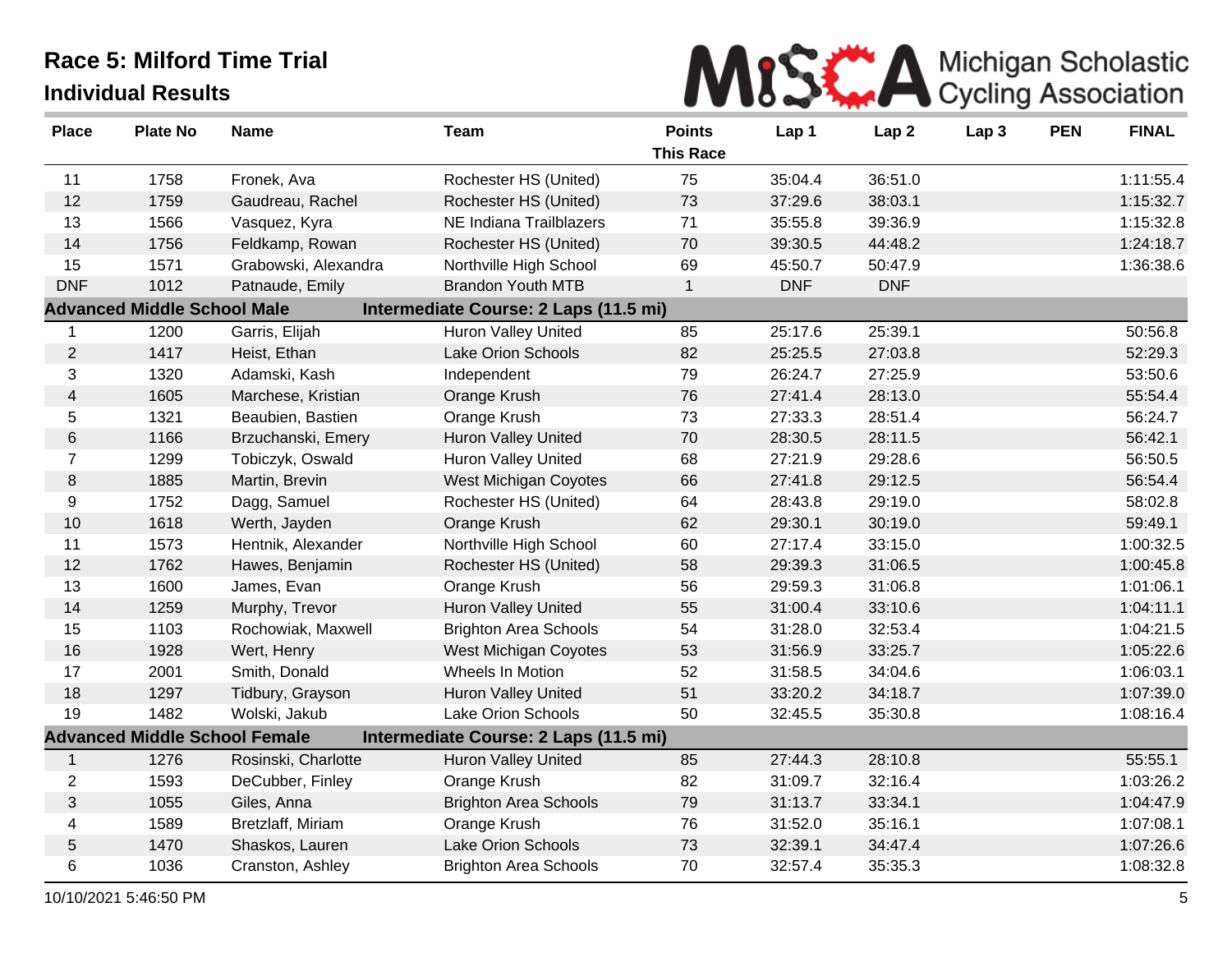

| <b>Place</b>   | <b>Plate No</b>                  | <b>Name</b>         | Team                                  | <b>Points</b><br><b>This Race</b> | Lap 1      | Lap <sub>2</sub> | Lap <sub>3</sub> | <b>PEN</b> | <b>FINAL</b> |
|----------------|----------------------------------|---------------------|---------------------------------------|-----------------------------------|------------|------------------|------------------|------------|--------------|
|                |                                  |                     |                                       |                                   |            |                  |                  |            |              |
| $\overline{7}$ | 1232                             | Kowalski, Dalia     | <b>Huron Valley United</b>            | 68                                | 33:09.6    | 36:40.0          |                  |            | 1:09:49.6    |
| 8              | 1602                             | Keyes, Janelle      | Orange Krush                          | 66                                | 33:35.8    | 36:36.1          |                  |            | 1:10:12.0    |
| 9              | 1837                             | Cavner, Emma        | <b>West Michigan Coyotes</b>          | 64                                | 38:23.8    | 40:20.6          |                  |            | 1:18:44.4    |
|                | <b>Novice 10-12th Grade Male</b> |                     | Intermediate Course: 2 Laps (11.5 mi) |                                   |            |                  |                  |            |              |
|                | 1260                             | Nunneley, David     | <b>Huron Valley United</b>            | 80                                | 29:58.6    | 31:54.6          |                  |            | 1:01:53.3    |
| $\overline{2}$ | 1560                             | Joseph, Samuel      | NE Indiana Trailblazers               | 77                                | 30:31.1    | 32:19.8          |                  |            | 1:02:51.0    |
| 3              | 1574                             | Hentnik, Michael    | Northville High School                | 74                                | 30:56.5    | 32:19.7          |                  |            | 1:03:16.3    |
| $\overline{4}$ | 1393                             | Blackman, Joshua    | Lake Orion Schools                    | 71                                | 31:36.5    | 32:54.1          |                  |            | 1:04:30.7    |
| 5              | 1204                             | Haskell, Daniel     | <b>Huron Valley United</b>            | 68                                | 31:37.3    | 33:29.2          |                  |            | 1:05:06.5    |
| $\,6$          | 1033                             | Claar, Austin       | <b>Brighton Area Schools</b>          | 65                                | 30:56.2    | 34:40.0          |                  |            | 1:05:36.2    |
| $\overline{7}$ | 1032                             | Chaka, Liam         | <b>Brighton Area Schools</b>          | 63                                | 33:06.8    | 33:09.0          |                  |            | 1:06:15.8    |
| 8              | 1127                             | Krause-Bean, Curtis | <b>Chelsea Youth MTB</b>              | 61                                | 31:56.7    | 34:31.0          |                  |            | 1:06:27.8    |
| 9              | 1607                             | McKee, Matthew      | Orange Krush                          | 59                                | 33:12.3    | 34:31.6          |                  |            | 1:07:43.9    |
| 10             | 1581                             | Reineke, Jackson    | Northville High School                | 57                                | 33:12.8    | 34:35.0          |                  |            | 1:07:47.8    |
| 11             | 1606                             | McKee, Jacob        | Orange Krush                          | 55                                | 34:26.6    | 35:48.3          |                  |            | 1:10:15.0    |
| 12             | 1247                             | Mathie, Josh        | Huron Valley United                   | 53                                | 34:18.1    | 36:28.6          |                  |            | 1:10:46.8    |
| 13             | 1569                             | Borashko, Daniel    | Northville High School                | 51                                | 35:06.6    | 37:09.5          |                  |            | 1:12:16.1    |
| 14             | 1064                             | Howard, Jackson     | <b>Brighton Area Schools</b>          | 50                                | 35:56.8    | 36:52.3          |                  |            | 1:12:49.2    |
| 15             | 1327                             | Buchwitz, Bennett   | Independent                           | 49                                | 36:18.6    | 37:43.6          |                  |            | 1:14:02.3    |
| 16             | 1040                             | Dabrowski, Walter   | <b>Brighton Area Schools</b>          | 48                                | 35:38.6    | 39:24.2          |                  |            | 1:15:02.9    |
| 17             | 1081                             | McAllister, John    | <b>Brighton Area Schools</b>          | 47                                | 35:35.0    | 40:52.9          |                  |            | 1:16:27.9    |
| 18             | 1128                             | Martz, Ethan        | <b>Chelsea Youth MTB</b>              | 46                                | 36:14.7    | 40:48.4          |                  |            | 1:17:03.2    |
| 19             | 1766                             | Ignaczak, Thomas    | Rochester HS (United)                 | 45                                | 39:13.4    | 39:08.7          |                  |            | 1:18:22.1    |
| 20             | 1118                             | Voss, Cullen        | <b>Brighton Composite</b>             | 44                                | 37:03.7    | 41:37.5          |                  |            | 1:18:41.3    |
| 21             | 1031                             | Campbell, Caleb     | <b>Brighton Area Schools</b>          | 43                                | 39:09.5    | 40:36.8          |                  |            | 1:19:46.4    |
| 22             | 1099                             | Reid, Gordon        | <b>Brighton Area Schools</b>          | 42                                | 39:25.3    | 41:00.8          |                  |            | 1:20:26.1    |
| 23             | 1577                             | Ketvirtis, Matthew  | Northville High School                | 41                                | 39:22.0    | 44:22.1          |                  |            | 1:23:44.1    |
| 24             | 1019                             | Adams, Holden       | <b>Brighton Area Schools</b>          | 40                                | 41:32.1    | 47:39.6          |                  |            | 1:29:11.8    |
| 25             | 1792                             | Schell, Quinten     | Rochester HS (United)                 | 39                                | 44:02.9    | 53:05.0          |                  |            | 1:37:08.0    |
| <b>DNF</b>     | 1048                             | Evans, James        | <b>Brighton Area Schools</b>          | $\mathbf{1}$                      | <b>DNF</b> | <b>DNF</b>       |                  |            |              |
| <b>DNF</b>     | 1088                             | Nabozny, Landen     | <b>Brighton Area Schools</b>          | 1                                 | 53:22.1    | <b>DNF</b>       |                  |            |              |
| <b>DNF</b>     | 1138                             | Muskovin, Marik     | Detroit Country Day                   | $\mathbf{1}$                      | <b>DNF</b> | <b>DNF</b>       |                  |            |              |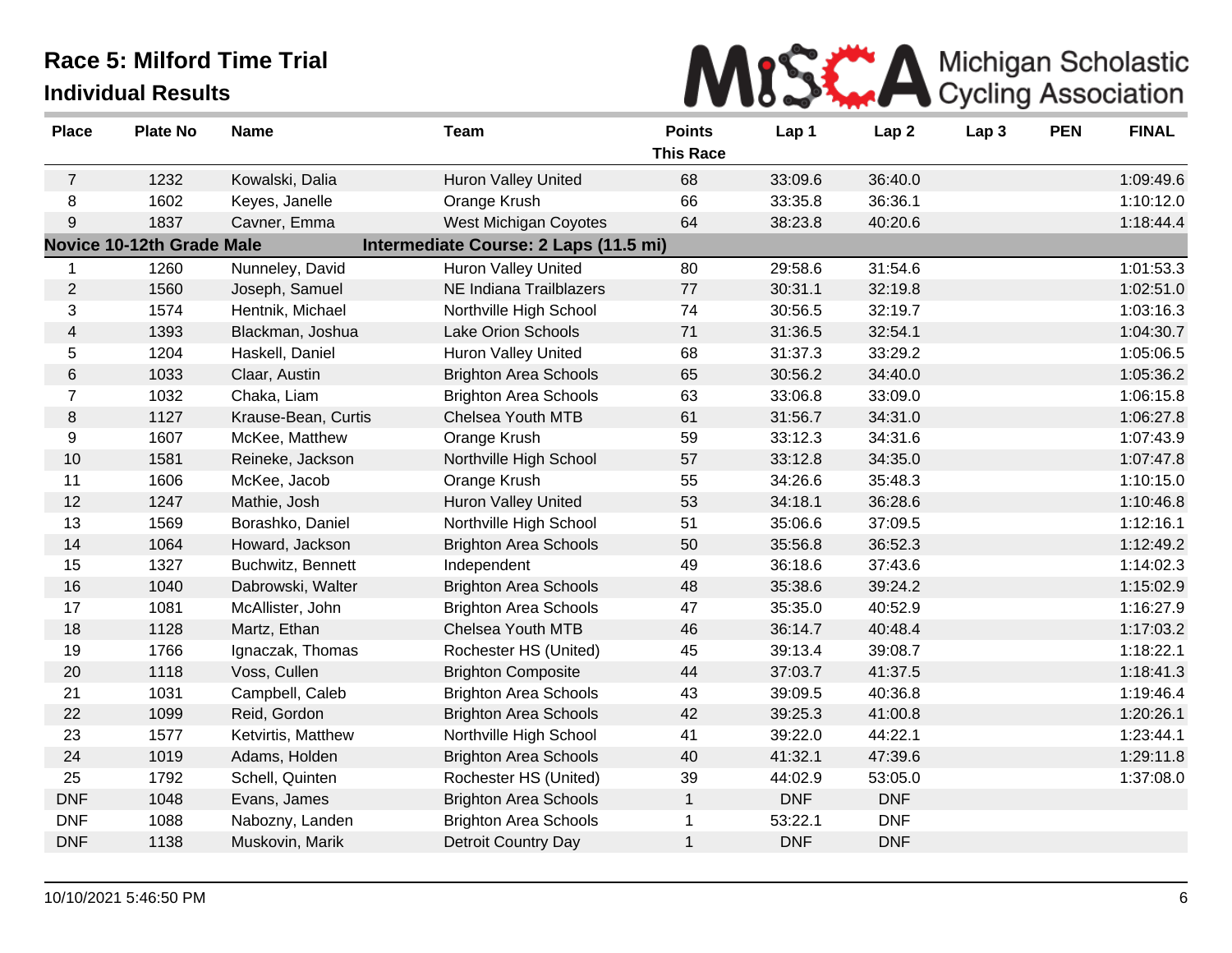| MISK A Michigan Scholastic |
|----------------------------|
|                            |

| <b>Place</b>     | <b>Plate No</b>                   | <b>Name</b>          | <b>Team</b>                           | <b>Points</b>    | Lap 1   | Lap <sub>2</sub> | Lap <sub>3</sub> | <b>PEN</b> | <b>FINAL</b> |
|------------------|-----------------------------------|----------------------|---------------------------------------|------------------|---------|------------------|------------------|------------|--------------|
|                  |                                   |                      |                                       | <b>This Race</b> |         |                  |                  |            |              |
|                  | <b>Novice 9th Grade Male</b>      |                      | Intermediate Course: 2 Laps (11.5 mi) |                  |         |                  |                  |            |              |
|                  | 1280                              | Sanchez, Noah        | <b>Huron Valley United</b>            | 80               | 28:17.0 | 29:27.8          |                  |            | 57:44.9      |
| $\overline{c}$   | 1119                              | Voss, Sawyer         | <b>Brighton Composite</b>             | 77               | 29:22.3 | 31:18.3          |                  |            | 1:00:40.7    |
| 3                | 1576                              | Holm, Brody          | Northville High School                | 74               | 30:02.8 | 31:14.4          |                  |            | 1:01:17.2    |
| $\overline{4}$   | 1578                              | Matsumoto, Naoki     | Northville High School                | 71               | 30:32.2 | 31:32.8          |                  |            | 1:02:05.1    |
| 5                | 1090                              | Osterman, Jude       | <b>Brighton Area Schools</b>          | 68               | 30:43.5 | 31:49.3          |                  |            | 1:02:32.9    |
| 6                | 1421                              | Houston, Tyler       | <b>Lake Orion Schools</b>             | 65               | 31:08.1 | 32:51.7          |                  |            | 1:03:59.8    |
| $\overline{7}$   | 1049                              | Farmer, William      | <b>Brighton Area Schools</b>          | 63               | 31:06.8 | 33:07.8          |                  |            | 1:04:14.7    |
| $\,8\,$          | 1238                              | Lisabeth, Leo        | <b>Huron Valley United</b>            | 61               | 31:12.4 | 33:17.1          |                  |            | 1:04:29.5    |
| $\boldsymbol{9}$ | 1416                              | Gross, Devon         | <b>Lake Orion Schools</b>             | 59               | 32:10.3 | 34:10.1          |                  |            | 1:06:20.4    |
| 10               | 1546                              | Wolohan, Matthew     | <b>Midland MTB Crew</b>               | 57               | 32:11.7 | 34:14.5          |                  |            | 1:06:26.2    |
| 11               | 1379                              | Taylor, Blake        | Independent                           | 55               | 31:50.8 | 35:18.0          |                  |            | 1:07:08.8    |
| 12               | 1773                              | Luna, Diego          | Rochester HS (United)                 | 53               | 32:59.0 | 34:43.4          |                  |            | 1:07:42.5    |
| 13               | 1570                              | Denby, Colin         | Northville High School                | 51               | 32:35.9 | 35:30.8          |                  |            | 1:08:06.8    |
| 14               | 1042                              | deChavez, Joseph     | <b>Brighton Area Schools</b>          | 50               | 32:58.0 | 35:28.8          |                  |            | 1:08:26.8    |
| 15               | 1933                              | Anderson, Frank      | Wheels In Motion                      | 49               | 31:51.3 | 37:09.7          |                  |            | 1:09:01.0    |
| 16               | 5013                              | McClure, Matthew     | Northville High School                | 48               | 33:53.2 | 35:36.3          |                  |            | 1:09:29.6    |
| 17               | 1608                              | Paik, Tyler          | Orange Krush                          | 47               | 33:53.5 | 36:28.6          |                  |            | 1:10:22.1    |
| 18               | 1400                              | Dhruvan, Orin        | <b>Lake Orion Schools</b>             | 46               | 34:28.2 | 37:19.9          |                  |            | 1:11:48.1    |
| 19               | 1044                              | Dezarov, Derek       | <b>Brighton Area Schools</b>          | 45               | 35:34.8 | 38:25.8          |                  |            | 1:14:00.7    |
| 20               | 1741                              | Bloom, Conner        | Rochester HS (United)                 | 44               | 35:24.4 | 39:27.2          |                  |            | 1:14:51.6    |
| 21               | 1240                              | Luttenbacher, Evan   | <b>Huron Valley United</b>            | 43               | 38:15.5 | 44:10.4          |                  |            | 1:22:26.0    |
| 22               | 1113                              | Tarnacki, Joseph     | <b>Brighton Area Schools</b>          | 42               | 39:46.3 | 43:10.9          |                  |            | 1:22:57.3    |
| 23               | 1047                              | Esser, Nathan        | <b>Brighton Area Schools</b>          | 41               | 39:51.7 | 44:33.6          |                  |            | 1:24:25.4    |
| 24               | 1889                              | Mears, Henry         | West Michigan Coyotes                 | 40               | 39:50.7 | 47:30.4          |                  |            | 1:27:21.2    |
| 25               | 1181                              | Chambers, Tyler      | Huron Valley United                   | 39               | 45:48.2 | 59:00.8          |                  |            | 1:44:49.0    |
| <b>DNF</b>       | 1277                              | Rossetti, Austin     | <b>Huron Valley Composite</b>         | $\mathbf{1}$     | 27:47.9 | <b>DNF</b>       |                  |            |              |
|                  | <b>Novice 9-12th Grade Female</b> |                      | Intermediate Course: 2 Laps (11.5 mi) |                  |         |                  |                  |            |              |
| 1                | 1894                              | Natter, Camille      | West Michigan Coyotes                 | 80               | 31:24.6 | 33:21.2          |                  |            | 1:04:45.8    |
| $\overline{2}$   | 1307                              | Warner, Ava          | <b>Huron Valley United</b>            | 77               | 31:42.1 | 33:25.9          |                  |            | 1:05:08.0    |
| 3                | 1179                              | Carnaghi, Savannah   | <b>Huron Valley United</b>            | 74               | 32:19.6 | 35:03.9          |                  |            | 1:07:23.5    |
| $\overline{4}$   | 1734                              | Weaver, Abigail      | Rochester Area (RARA)                 | 71               | 33:39.3 | 35:09.3          |                  |            | 1:08:48.6    |
| 5                | 1467                              | Ruggirello, Izabella | <b>Lake Orion Schools</b>             | 68               | 33:26.1 | 36:12.0          |                  |            | 1:09:38.1    |

and the control of the control of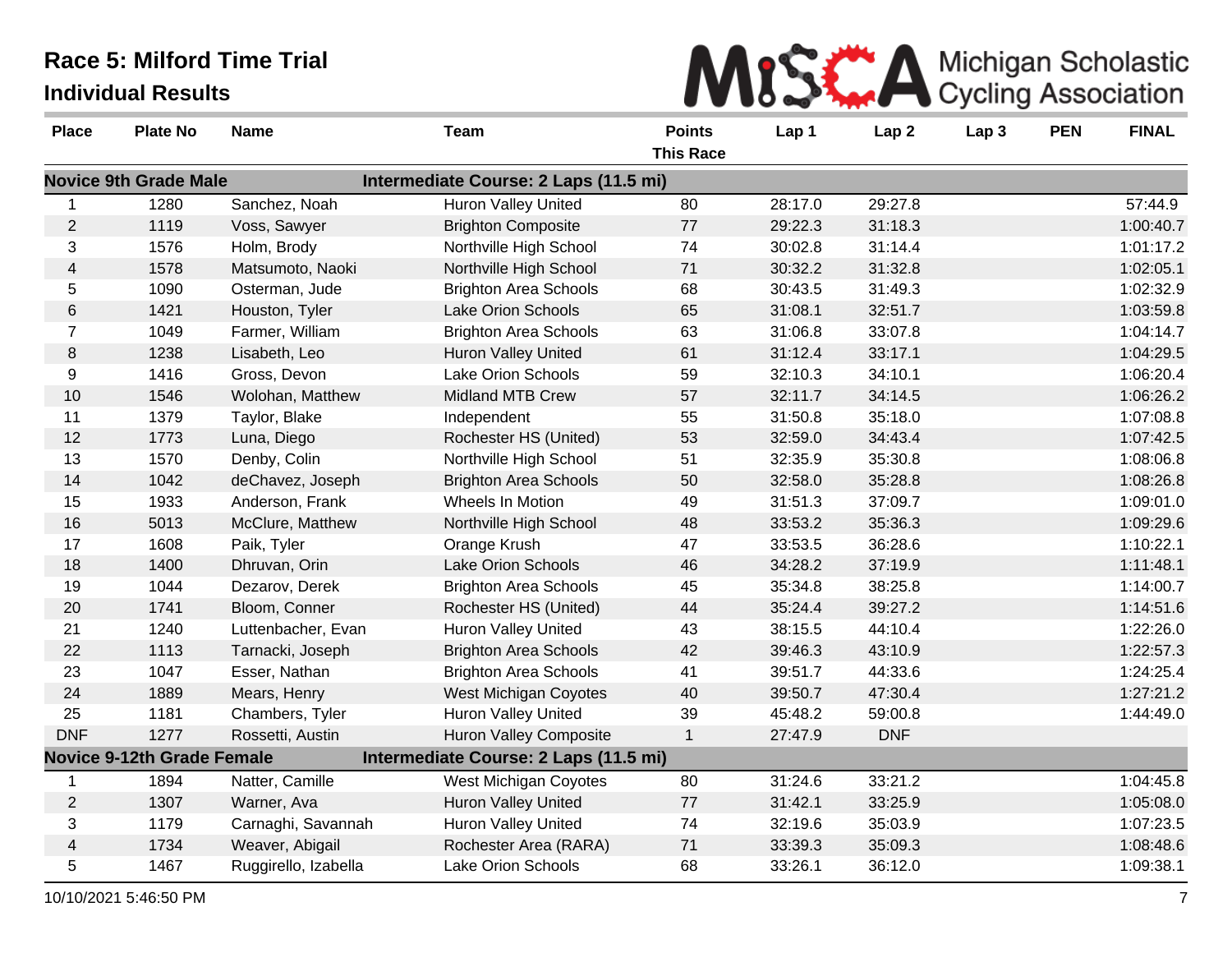

| <b>Place</b>   | <b>Plate No</b>              | <b>Name</b>           | <b>Team</b>                           | <b>Points</b>    | Lap 1   | Lap <sub>2</sub> | Lap <sub>3</sub> | <b>PEN</b> | <b>FINAL</b> |
|----------------|------------------------------|-----------------------|---------------------------------------|------------------|---------|------------------|------------------|------------|--------------|
|                |                              |                       |                                       | <b>This Race</b> |         |                  |                  |            |              |
| 6              | 1278                         | Russell, Kennedy      | <b>Huron Valley United</b>            | 65               | 38:16.7 | 40:34.1          |                  |            | 1:18:50.8    |
| $\overline{7}$ | 1563                         | Potsander, Selah      | NE Indiana Trailblazers               | 63               | 38:44.3 | 42:31.5          |                  |            | 1:21:15.8    |
| $\,8\,$        | 1454                         | Murray, Lauren        | <b>Lake Orion Schools</b>             | 61               | 41:40.6 | 40:39.7          |                  |            | 1:22:20.3    |
| 9              | 1672                         | Longo, Sofia          | Rochester Area (RARA)                 | 59               | 42:10.6 | 40:41.0          |                  |            | 1:22:51.6    |
| 10             | 1053                         | Fribley, Olivia       | <b>Brighton Area Schools</b>          | 57               | 40:29.4 | 43:26.4          |                  |            | 1:23:55.9    |
| <b>DNF</b>     | 1916                         | Tuohy, Desiree        | West Michigan Coyotes                 | 1                | 48:58.9 | <b>DNF</b>       |                  |            |              |
|                | <b>Novice 8th Grade Male</b> |                       | Intermediate Course: 2 Laps (11.5 mi) |                  |         |                  |                  |            |              |
| $\mathbf{1}$   | 1117                         | Vogt, Carmen          | <b>Brighton Area Schools</b>          | 70               | 27:52.7 | 30:08.6          |                  |            | 58:01.3      |
| $\overline{2}$ | 1596                         | Dell, Zeke            | Orange Krush                          | 67               | 28:03.8 | 31:10.0          |                  |            | 59:13.8      |
| 3              | 1595                         | Dell, Edward          | Orange Krush                          | 64               | 30:01.8 | 31:04.2          |                  |            | 1:01:06.0    |
| $\overline{4}$ | 1311                         | Wilson, Brady         | Huron Valley United                   | 61               | 30:05.1 | 31:03.7          |                  |            | 1:01:08.9    |
| $\mathbf 5$    | 1935                         | Beck, Henry           | Wheels In Motion                      | 58               | 29:04.5 | 32:21.8          |                  |            | 1:01:26.4    |
| 6              | 1739                         | Williams, Brayden     | Rochester Area (RARA)                 | 55               | 29:59.7 | 31:32.9          |                  |            | 1:01:32.6    |
| $\overline{7}$ | 1991                         | Picinotti, Van        | Wheels In Motion                      | 53               | 30:38.1 | 31:15.2          |                  |            | 1:01:53.4    |
| 8              | 1466                         | Rheault, Drew         | Lake Orion Schools                    | 51               | 30:23.0 | 31:30.6          |                  |            | 1:01:53.6    |
| $9\,$          | 1598                         | Greene, Eagan         | Orange Krush                          | 49               | 30:18.0 | 33:27.5          |                  |            | 1:03:45.5    |
| 10             | 1683                         | Morales-Zozaya, Gorka | Rochester Area (RARA)                 | 47               | 31:07.3 | 32:57.8          |                  |            | 1:04:05.2    |
| 11             | 1448                         | Morgan, Kevin         | Lake Orion Schools                    | 45               | 31:52.0 | 32:52.2          |                  |            | 1:04:44.2    |
| 12             | 1041                         | Day, Brett            | <b>Brighton Area Schools</b>          | 43               | 31:16.2 | 33:40.1          |                  |            | 1:04:56.3    |
| 13             | 1947                         | Ellis, Henry          | Wheels In Motion                      | 41               | 31:30.5 | 33:59.0          |                  |            | 1:05:29.5    |
| 14             | 1161                         | Boyd, Aiden           | Huron Valley United                   | 40               | 32:02.0 | 34:41.9          |                  |            | 1:06:44.0    |
| 15             | 1035                         | Cory, Mitchell        | <b>Brighton Area Schools</b>          | 39               | 32:41.1 | 34:32.5          |                  |            | 1:07:13.6    |
| 16             | 1215                         | Jackson, Calvin       | <b>Huron Valley United</b>            | 38               | 32:18.3 | 34:56.3          |                  |            | 1:07:14.7    |
| 17             | 1143                         | Koebbe, Zackery       | Heritage Jackrabbits                  | 37               | 33:35.6 | 34:49.1          |                  |            | 1:08:24.8    |
| 18             | 1450                         | Mucci, Anthony        | <b>Lake Orion Schools</b>             | 36               | 33:27.9 | 35:12.2          |                  |            | 1:08:40.2    |
| 19             | 1106                         | Schandevel, Kyle      | <b>Brighton Area Schools</b>          | 35               | 35:10.6 | 34:47.8          |                  |            | 1:09:58.4    |
| 20             | 1612                         | Thompson, Jacob       | Orange Krush                          | 34               | 34:03.5 | 36:15.3          |                  |            | 1:10:18.8    |
| 21             | 1006                         | Hylton, Jacob         | <b>Brandon Youth MTB</b>              | 33               | 34:13.6 | 37:13.9          |                  |            | 1:11:27.5    |
| 22             | 1385                         | Accardo, Gavin        | Lake Orion Schools                    | 32               | 37:04.4 | 36:45.9          |                  |            | 1:13:50.4    |
| 23             | 2005                         | Whitacre, Kai         | Wheels In Motion                      | 31               | 36:37.2 | 38:21.6          |                  |            | 1:14:58.9    |
| 24             | 1008                         | Janette, Connor       | <b>Brandon Youth MTB</b>              | 30               | 37:18.1 | 38:47.3          |                  |            | 1:16:05.4    |
| 25             | 1054                         | Galloway, Logan       | <b>Brighton Area Schools</b>          | 29               | 37:58.0 | 41:38.7          |                  |            | 1:19:36.8    |
| 26             | 1145                         | Warner, Carson        | Heritage Jackrabbits                  | 28               | 40:08.3 | 40:25.8          |                  |            | 1:20:34.2    |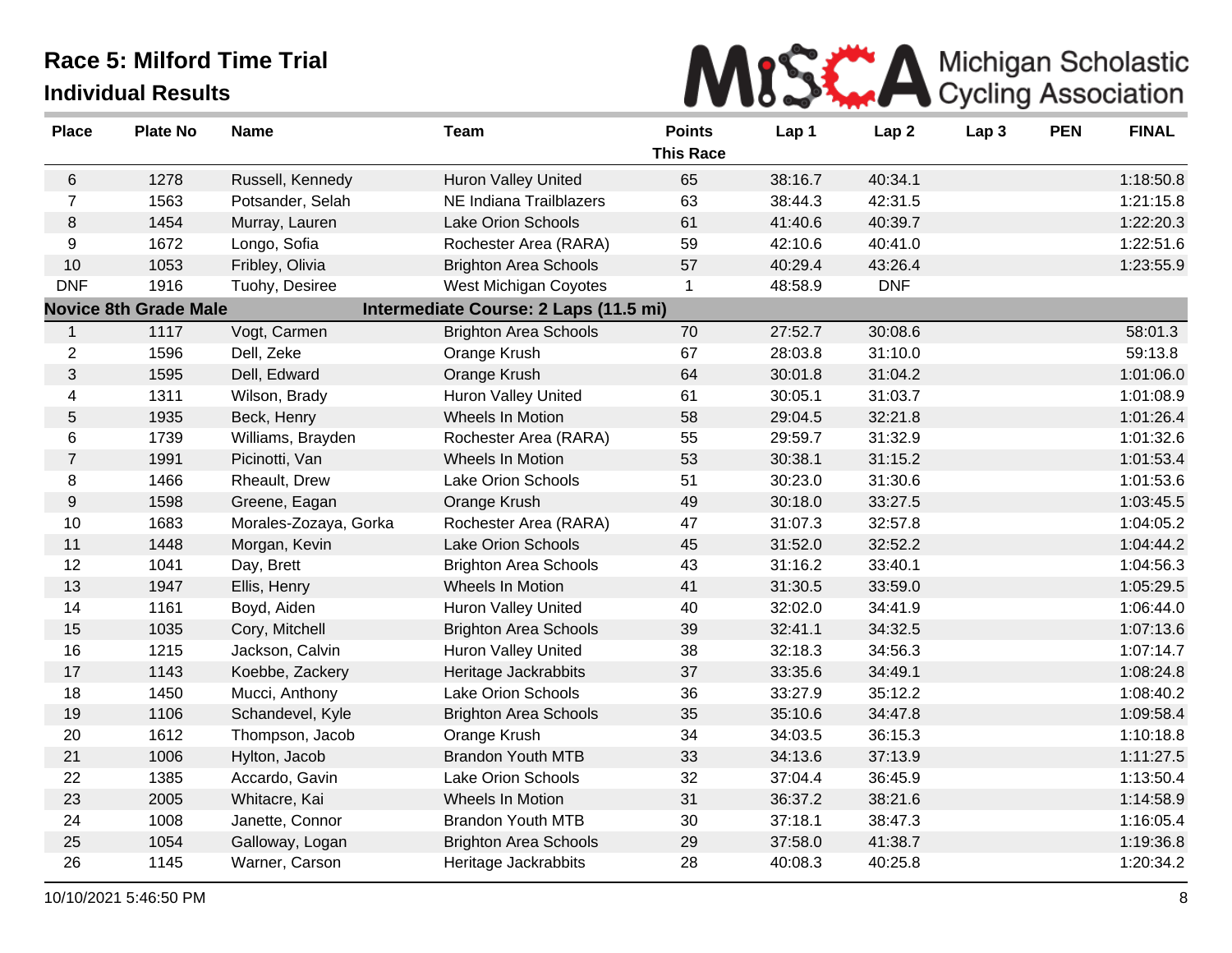

| <b>Place</b>     | <b>Plate No</b>              | <b>Name</b>           | <b>Team</b>                           | <b>Points</b>    | Lap 1     | Lap <sub>2</sub> | Lap <sub>3</sub> | <b>PEN</b> | <b>FINAL</b> |
|------------------|------------------------------|-----------------------|---------------------------------------|------------------|-----------|------------------|------------------|------------|--------------|
|                  |                              |                       |                                       | <b>This Race</b> |           |                  |                  |            |              |
| 27               | 1988                         | Nazario, Dominic      | Wheels In Motion                      | 27               | 37:44.2   | 42:55.2          |                  |            | 1:20:39.5    |
| 28               | 1123                         | Anderson, Cash        | Chelsea Youth MTB                     | 26               | 35:54.4   | 45:00.1          |                  |            | 1:20:54.6    |
| 29               | 5012                         | Nelson, Bodie         | Independent                           | 25               | 39:19.0   | 43:11.7          |                  |            | 1:22:30.8    |
| 30               | 1329                         | Cook, Aiden           | Chelsea Youth MTB                     | 24               | 42:26.1   | 48:32.6          |                  |            | 1:30:58.7    |
| 31               | 1388                         | Aquilina, Ryan        | Lake Orion Schools                    | 23               | 44:02.5   | 50:46.0          |                  |            | 1:34:48.5    |
| 32               | 1045                         | Diamond, Brayden      | <b>Brighton Area Schools</b>          | 22               | 50:03.9   | 45:58.2          |                  |            | 1:36:02.1    |
| 33               | 1153                         | Biskner, Andrew       | <b>Huron Valley United</b>            | 21               | 48:51.3   | 57:58.3          |                  |            | 1:46:49.7    |
| 34               | 1480                         | West, Owen            | Lake Orion Schools                    | 20               | 1:09:17.5 | 1:06:29.0        |                  |            | 2:15:46.5    |
|                  | <b>Novice 7th Grade Male</b> |                       | Intermediate Course: 2 Laps (11.5 mi) |                  |           |                  |                  |            |              |
| $\mathbf 1$      | 1190                         | Crane, Parker         | <b>Huron Valley United</b>            | 70               | 28:53.1   | 29:49.9          |                  |            | 58:43.0      |
| $\overline{2}$   | 1614                         | Villemure, Garrett    | Orange Krush                          | 67               | 28:55.7   | 30:07.9          |                  |            | 59:03.6      |
| 3                | 1183                         | Christensen, Soren    | Huron Valley United                   | 64               | 29:11.1   | 31:28.8          |                  |            | 1:00:40.0    |
| 4                | 1433                         | LaGest, Nathan        | Lake Orion Schools                    | 61               | 31:02.9   | 31:41.5          |                  |            | 1:02:44.4    |
| 5                | 1715                         | Smith, Logan          | Rochester Area (RARA)                 | 58               | 30:46.9   | 32:24.8          |                  |            | 1:03:11.7    |
| 6                | 1907                         | Roberts, Easton       | West Michigan Coyotes                 | 55               | 30:47.8   | 32:49.3          |                  |            | 1:03:37.1    |
| $\overline{7}$   | 1632                         | Carnwath, Caleb       | Rochester Area (RARA)                 | 53               | 31:07.5   | 33:34.1          |                  |            | 1:04:41.7    |
| 8                | 1387                         | Ahn, Cameron          | Lake Orion Schools                    | 51               | 32:26.7   | 34:50.9          |                  |            | 1:07:17.7    |
| $\boldsymbol{9}$ | 1002                         | Brinker, Nathan       | <b>Brandon Youth MTB</b>              | 49               | 33:09.6   | 34:13.0          |                  |            | 1:07:22.6    |
| $10$             | 1587                         | Bordine, Jaxson       | Orange Krush                          | 47               | 32:22.1   | 36:12.2          |                  |            | 1:08:34.4    |
| 11               | 1001                         | Blackmer, Colton      | <b>Brandon Youth MTB</b>              | 45               | 33:01.2   | 36:26.6          |                  |            | 1:09:27.9    |
| 12               | 1194                         | Donohue, Griffin      | Huron Valley United                   | 43               | 33:30.6   | 37:33.5          |                  |            | 1:11:04.2    |
| 13               | 1700                         | Pugno-Mailey, Obadiah | Rochester Area (RARA)                 | 41               | 35:01.7   | 36:11.4          |                  |            | 1:11:13.2    |
| 14               | 1109                         | Smith, Garrett        | <b>Brighton Area Schools</b>          | 40               | 34:54.4   | 37:42.0          |                  |            | 1:12:36.5    |
| 15               | 1503                         | Gessford, Logan       | Midland MTB Crew                      | 39               | 35:04.8   | 38:34.2          |                  |            | 1:13:39.1    |
| 16               | 1857                         | Fournier, Braedon     | West Michigan Coyotes                 | 38               | 35:07.0   | 39:45.9          |                  |            | 1:14:52.9    |
| 17               | 1721                         | Truelove III, Ralph   | Rochester Area (RARA)                 | 37               | 39:06.8   | 38:30.3          |                  |            | 1:17:37.2    |
| 18               | 1451                         | Mucci, Joseph         | Lake Orion Schools                    | 36               | 37:52.6   | 41:34.5          |                  |            | 1:19:27.1    |
| 19               | 1623                         | Barker, Owen          | Rochester Area (RARA)                 | 35               | 38:50.7   | 41:43.1          |                  |            | 1:20:33.9    |
| 20               | 1255                         | Miller, Chase         | <b>Huron Valley United</b>            | 34               | 39:54.7   | 43:12.8          |                  |            | 1:23:07.5    |
| 21               | 1731                         | Vollmayer, Vincent    | Rochester Area (RARA)                 | 33               | 40:53.5   | 43:37.2          |                  |            | 1:24:30.7    |
| 22               | 1686                         | Muenk, Cullen         | Rochester Area (RARA)                 | 32               | 39:02.3   | 46:10.1          |                  |            | 1:25:12.4    |
| 23               | 1518                         | Myers, Jackson        | <b>Midland MTB Crew</b>               | 31               | 40:15.3   | 46:02.4          |                  |            | 1:26:17.8    |
| 24               | 1609                         | Schiffman, Eamon      | Orange Krush                          | 30               | 42:35.8   | 49:37.7          |                  |            | 1:32:13.5    |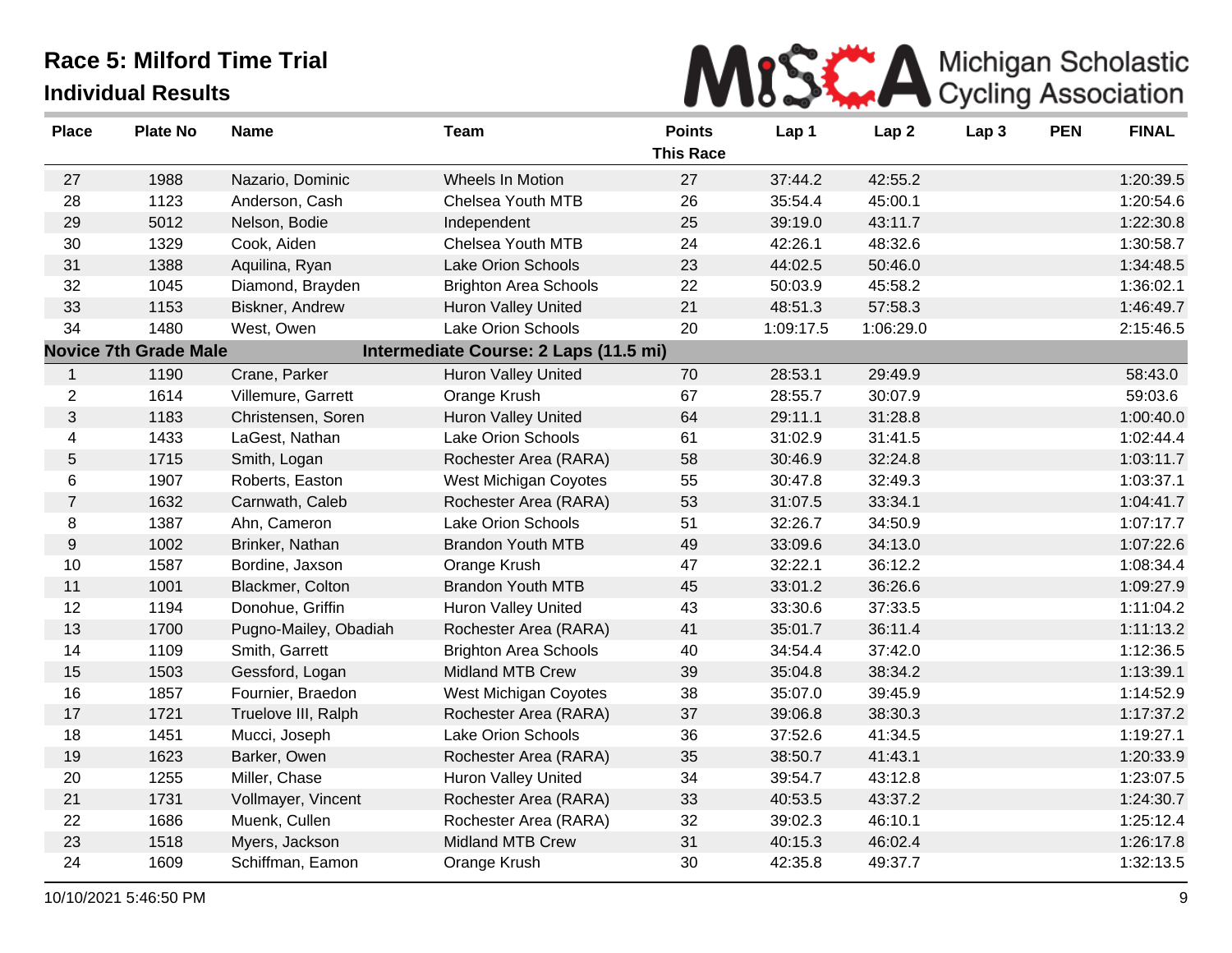

| <b>Place</b>    | <b>Plate No</b>                  | <b>Name</b>            | <b>Team</b>                           | <b>Points</b><br><b>This Race</b> | Lap 1   | Lap <sub>2</sub> | Lap <sub>3</sub> | <b>PEN</b> | <b>FINAL</b> |
|-----------------|----------------------------------|------------------------|---------------------------------------|-----------------------------------|---------|------------------|------------------|------------|--------------|
|                 |                                  |                        |                                       |                                   |         |                  |                  |            |              |
| 25              | 1404                             | Florence, Landon       | Lake Orion Schools                    | 29                                | 43:49.9 | 49:27.2          |                  |            | 1:33:17.2    |
| 26              | 1205                             | Haupt, Jonah           | <b>Huron Valley United</b>            | 28                                | 43:05.5 | 51:16.0          |                  |            | 1:34:21.5    |
| 27              | 1291                             | Stewart, Lucas         | Huron Valley United                   | 27                                | 43:46.8 | 51:00.4          |                  |            | 1:34:47.3    |
| 28              | 1627                             | Beros, Carter          | Rochester Area (RARA)                 | 26                                | 48:13.3 | 50:45.4          |                  |            | 1:38:58.8    |
| 29              | 1130                             | Poma, Casmer           | <b>Chelsea Youth MTB</b>              | 25                                | 48:36.7 | 1:06:02.6        |                  |            | 1:54:39.3    |
| <b>DNF</b>      | 1395                             | Clelland, Colten       | Lake Orion Schools                    | $\mathbf{1}$                      | 40:17.5 | <b>DNF</b>       |                  |            |              |
|                 | <b>Novice 6th Grade Male</b>     |                        | Intermediate Course: 2 Laps (11.5 mi) |                                   |         |                  |                  |            |              |
| 1               | 1554                             | Cordes, Levi           | NE Indiana Trailblazers               | 70                                | 30:04.4 | 32:46.6          |                  |            | 1:02:51.0    |
| $\overline{2}$  | 1674                             | Mahoney, Gabriel       | Rochester Area (RARA)                 | 67                                | 30:17.5 | 32:46.8          |                  |            | 1:03:04.3    |
| $\mathbf{3}$    | 1295                             | Thielen, Nicholas      | Huron Valley United                   | 64                                | 30:58.8 | 33:12.9          |                  |            | 1:04:11.8    |
| 4               | 1585                             | Adkins, Cole           | Orange Krush                          | 61                                | 34:00.2 | 36:15.2          |                  |            | 1:10:15.5    |
| 5               | 1394                             | Cervin, Gannon         | Lake Orion Schools                    | 58                                | 34:22.4 | 35:55.9          |                  |            | 1:10:18.4    |
| 6               | 1317                             | Wolcott, Nolan         | Huron Valley United                   | 55                                | 34:09.6 | 36:43.3          |                  |            | 1:10:53.0    |
| $\overline{7}$  | 1705                             | Rentrop, Lennox        | Rochester Area (RARA)                 | 53                                | 36:04.0 | 40:08.7          |                  |            | 1:16:12.7    |
| 8               | 1684                             | Morales-Zozaya, Matteo | Rochester Area (RARA)                 | 51                                | 38:01.4 | 40:24.5          |                  |            | 1:18:26.0    |
| $9\,$           | 1693                             | Patyi, Roman           | Rochester Area (RARA)                 | 49                                | 39:29.0 | 42:19.3          |                  |            | 1:21:48.4    |
| 10              | 1472                             | Soule, Charlie         | Lake Orion Schools                    | 47                                | 44:01.7 | 43:30.2          |                  |            | 1:27:32.0    |
| 11              | 1383                             | Woolace, Noble         | Independent                           | 45                                | 44:25.8 | 48:50.3          |                  |            | 1:33:16.1    |
| 12              | 1015                             | Savoie, Ryan           | <b>Brandon Youth MTB</b>              | 43                                | 43:20.8 | 50:35.6          |                  |            | 1:33:56.5    |
| 13              | 1116                             | Vince, Parker          | <b>Brighton Area Schools</b>          | 41                                | 50:42.9 | 51:00.0          |                  |            | 1:41:42.9    |
| 14              | 1808                             | Martz, Aiden           | South Lyon Youth MTB                  | 40                                | 51:34.6 | 55:00.1          |                  |            | 1:46:34.8    |
| 15              | 1434                             | Lawless, Britton       | Lake Orion Schools                    | 39                                | 55:02.9 | 1:02:02.4        |                  |            | 1:57:05.3    |
| 16              | 1485                             | Zsenyuk, Landon        | Lake Orion Schools                    | 38                                | 54:51.3 | 1:05:47.8        |                  |            | 2:00:39.1    |
| 17              | 1838                             | Chastain, Ashton       | West Michigan Coyotes                 | 37                                | 54:47.6 | 1:12:09.7        |                  |            | 2:06:57.4    |
| <b>DNF</b>      | 1163                             | Boyd, Brock            | Huron Valley United                   | $\mathbf{1}$                      | 37:40.6 | <b>DNF</b>       |                  |            |              |
|                 | <b>Novice 6-8th Grade Female</b> |                        | Intermediate Course: 2 Laps (11.5 mi) |                                   |         |                  |                  |            |              |
| $\mathbf{1}$    | 1692                             | Opfer, Katja           | Rochester Area (RARA)                 | 70                                | 30:35.5 | 32:00.4          |                  |            | 1:02:35.9    |
| $\overline{c}$  | 1370                             | Schultz, Brianna       | Independent                           | 67                                | 32:24.5 | 33:24.3          |                  |            | 1:05:48.9    |
| $\mathfrak{S}$  | 1306                             | Vogel, Taylor          | Huron Valley United                   | 64                                | 31:57.0 | 33:55.7          |                  |            | 1:05:52.7    |
| 4               | 1738                             | Williams, Aurora       | Rochester Area (RARA)                 | 61                                | 33:03.8 | 33:21.6          |                  |            | 1:06:25.5    |
| $5\phantom{.0}$ | 1929                             | Whitmer, Brigid        | West Michigan Coyotes                 | 58                                | 33:19.1 | 36:08.7          |                  |            | 1:09:27.9    |
| 6               | 1203                             | Hartman, Mallory       | Huron Valley United                   | 55                                | 33:51.5 | 36:03.6          |                  |            | 1:09:55.2    |
| $\overline{7}$  | 1559                             | Joseph, Lilly          | NE Indiana Trailblazers               | 53                                | 33:56.0 | 36:08.0          |                  |            | 1:10:04.1    |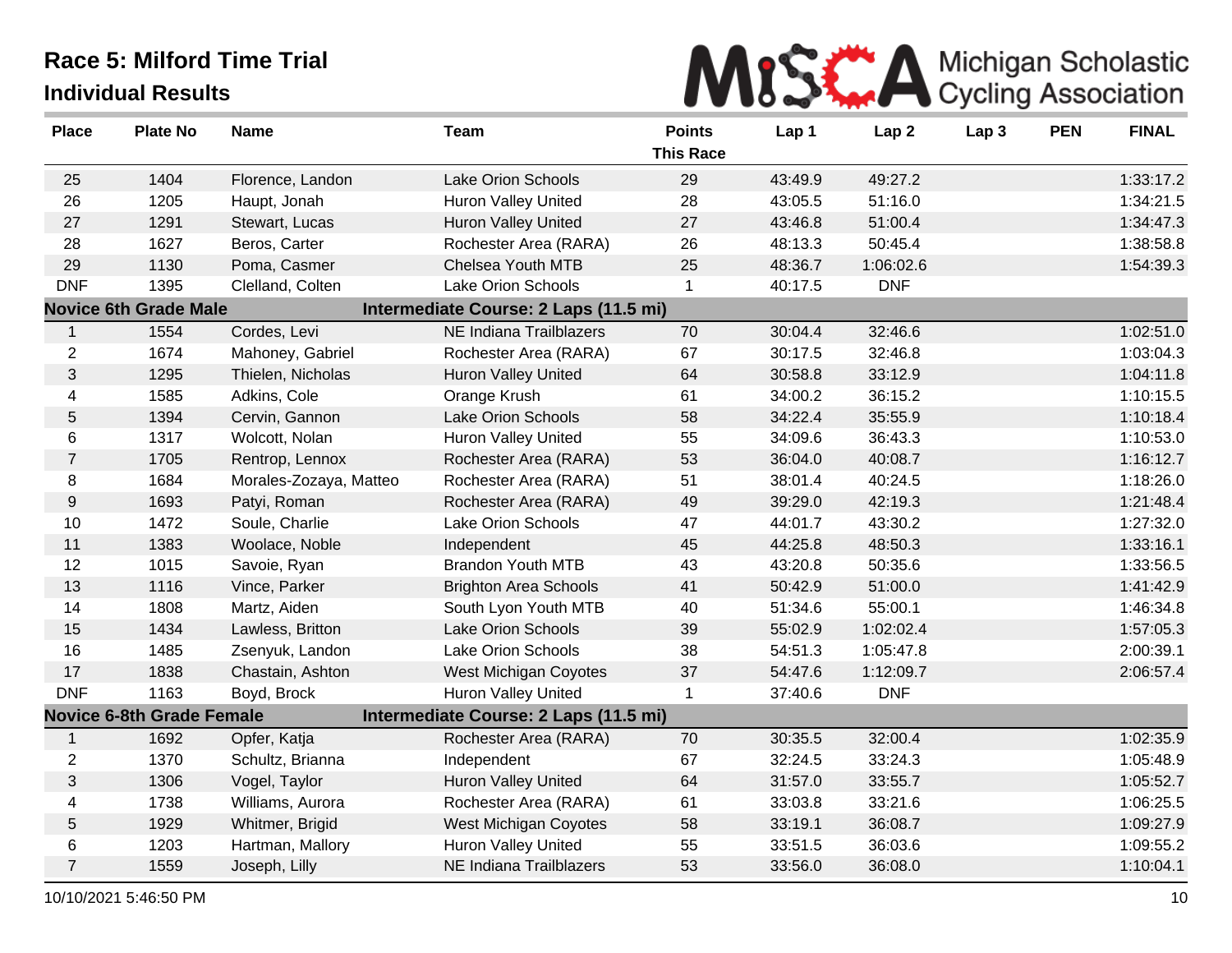

| <b>Place</b>   | <b>Plate No</b>                 | <b>Name</b>          | <b>Team</b>                           | <b>Points</b><br><b>This Race</b> | Lap 1      | Lap <sub>2</sub> | Lap <sub>3</sub> | <b>PEN</b> | <b>FINAL</b> |
|----------------|---------------------------------|----------------------|---------------------------------------|-----------------------------------|------------|------------------|------------------|------------|--------------|
| 8              | 1022                            | Babas, Olivia        | <b>Brighton Area Schools</b>          | 51                                | 34:22.2    | 37:24.3          |                  |            | 1:11:46.6    |
| $9\,$          | 1169                            | Burke, Emma          | Huron Valley United                   | 49                                | 37:04.4    | 38:46.6          |                  |            | 1:15:51.1    |
| 10             | 1981                            | Luke, Sylvia         | Wheels In Motion                      | 47                                | 36:12.7    | 40:20.2          |                  |            | 1:16:32.9    |
| 11             | 1995                            | Rogers, Samantha     | Wheels In Motion                      | 45                                | 38:12.7    | 40:50.5          |                  |            | 1:19:03.2    |
| 12             | 1243                            | Lutz, Ashlyn         | Huron Valley United                   | 43                                | 38:41.1    | 41:02.2          |                  |            | 1:19:43.4    |
| 13             | 1331                            | Ellis, Sylvia        | Independent                           | 41                                | 38:38.0    | 41:43.0          |                  |            | 1:20:21.1    |
| 14             | 1171                            | Caldwell, Marin      | Huron Valley United                   | 40                                | 37:56.4    | 44:14.3          |                  |            | 1:22:10.7    |
| 15             | 1136                            | Collins, Samantha    | Detroit Country Day                   | 39                                | 40:32.3    | 42:55.6          |                  |            | 1:23:28.0    |
| 16             | 1177                            | Carnaghi, Athena     | Huron Valley United                   | 38                                | 39:53.3    | 44:31.6          |                  |            | 1:24:25.0    |
| 17             | 1097                            | Pruski, Cecilia      | <b>Brighton Area Schools</b>          | 37                                | 39:44.4    | 45:15.0          |                  |            | 1:24:59.5    |
| 18             | 1649                            | Dossey, Victoria     | Rochester Area (RARA)                 | 36                                | 39:55.8    | 47:21.3          |                  |            | 1:27:17.1    |
| 19             | 1242                            | Luttenbacher, Olivia | Huron Valley United                   | 35                                | 41:18.6    | 47:06.5          |                  |            | 1:28:25.2    |
| 20             | 1173                            | Campbell, Ayla       | <b>Huron Valley United</b>            | 34                                | 42:46.9    | 45:52.3          |                  |            | 1:28:39.2    |
| 21             | 5022                            | Walker, Keira        | <b>Brandon Youth MTB</b>              | 33                                | 44:53.6    | 50:00.6          |                  |            | 1:34:54.2    |
| 22             | 5027                            | Eicholtz, Kylie      | NE Indiana Trailblazers               | 32                                | 51:18.2    | 51:42.2          |                  |            | 1:43:00.5    |
| 23             | 1149                            | Adams, Wynn          | <b>Huron Valley United</b>            | 31                                | 47:27.9    | 57:31.8          |                  |            | 1:44:59.7    |
| 24             | 1941                            | Bovee, Maya          | Wheels In Motion                      | 30                                | 56:11.1    | 55:07.1          |                  |            | 1:51:18.2    |
| 25             | 1335                            | Frincke, Zoe         | Independent                           | 29                                | 54:34.6    | 1:05:00.2        |                  |            | 1:59:34.9    |
| 26             | 1809                            | Martz, Ella          | South Lyon Youth MTB                  | 28                                | 1:02:59.0  | 1:09:34.0        |                  |            | 2:12:33.0    |
| <b>DNF</b>     | 1195                            | Donohue, Ryan        | <b>Huron Valley United</b>            | $\mathbf{1}$                      | <b>DNF</b> | <b>DNF</b>       |                  |            |              |
| <b>DNF</b>     | 1366                            | Pruski, Elizabeth    | Independent                           | 1                                 | 51:01.8    | <b>DNF</b>       |                  |            |              |
|                | <b>Advanced Elementary Male</b> |                      | Intermediate Course: 2 Laps (11.5 mi) |                                   |            |                  |                  |            |              |
| $\mathbf{1}$   | 1230                            | Kollien, Sawyer      | <b>Huron Valley United</b>            | 70                                | 27:58.3    | 29:35.7          |                  |            | 57:34.1      |
| $\overline{c}$ | 1848                            | DeWall, Luke         | West Michigan Coyotes                 | 67                                | 28:02.4    | 30:51.8          |                  |            | 58:54.3      |
| $\mathbf{3}$   | 1390                            | Babichev, Artem      | Lake Orion Schools                    | 64                                | 28:29.6    | 31:04.1          |                  |            | 59:33.7      |
| 4              | 5001                            | DelValle, Wyatt      | Independent                           | 61                                | 30:03.9    | 32:44.8          |                  |            | 1:02:48.8    |
| $\overline{5}$ | 1697                            | Pokowski, Tyler      | Rochester Area (RARA)                 | 58                                | 31:25.2    | 33:01.9          |                  |            | 1:04:27.1    |
| 6              | 1870                            | Hughes, William      | West Michigan Coyotes                 | 55                                | 31:10.5    | 33:29.5          |                  |            | 1:04:40.0    |
| $\overline{7}$ | 1619                            | Yessian, Grant       | Orange Krush                          | 53                                | 32:22.5    | 33:37.5          |                  |            | 1:06:00.1    |
| 8              | 1601                            | Keyes, James         | Orange Krush                          | 51                                | 32:02.1    | 34:14.3          |                  |            | 1:06:16.5    |
| 9              | 1555                            | Cordes, Myles        | NE Indiana Trailblazers               | 49                                | 32:23.1    | 34:47.2          |                  |            | 1:07:10.3    |
| 10             | 1836                            | Carpenter, Kellen    | West Michigan Coyotes                 | 47                                | 32:09.2    | 36:17.0          |                  |            | 1:08:26.2    |
| 11             | 1439                            | Lucia, Landon        | Lake Orion Schools                    | 45                                | 34:28.4    | 46:34.1          |                  |            | 1:21:02.5    |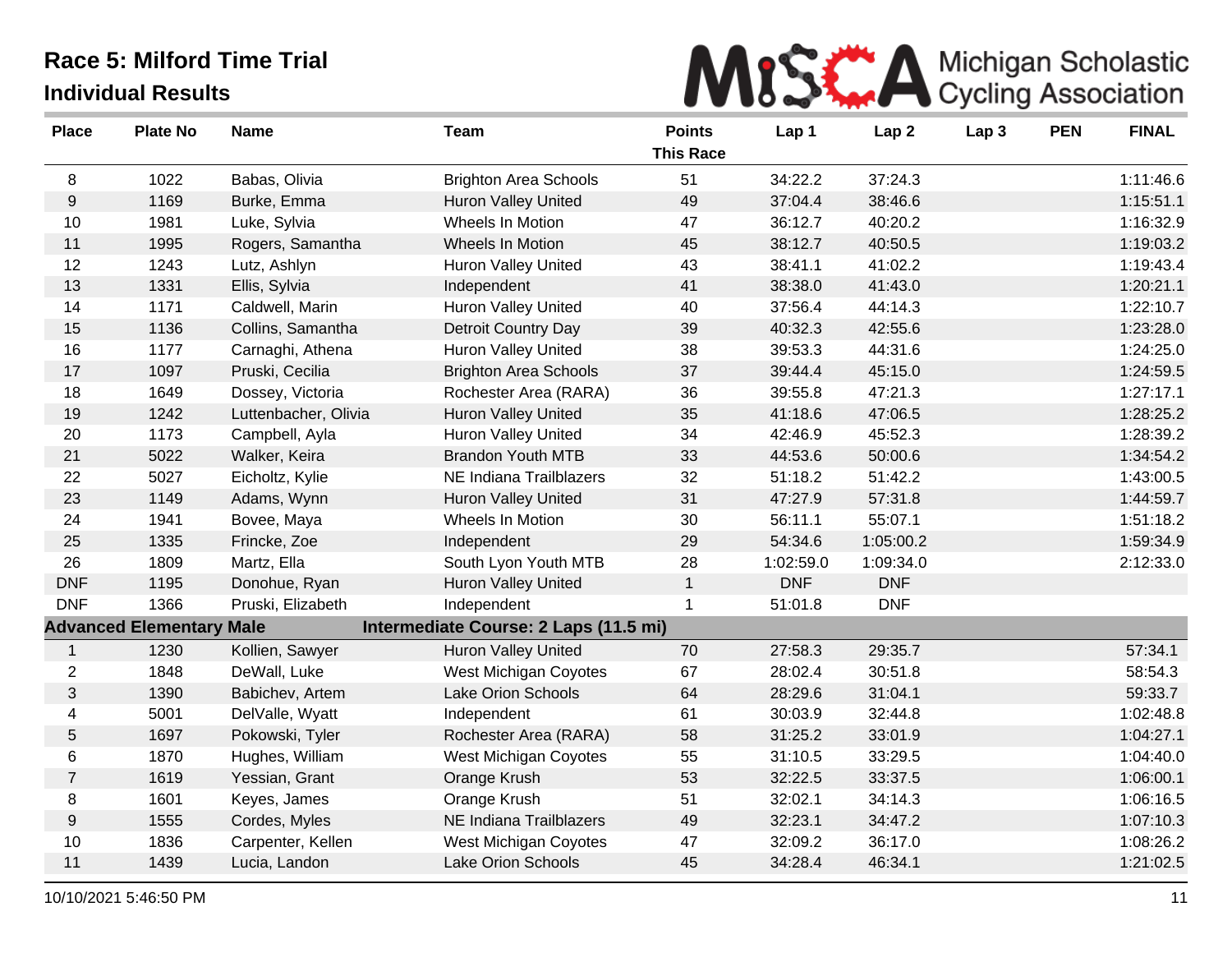

| <b>Place</b>     | <b>Plate No</b>                   | <b>Name</b>         | <b>Team</b>                           | <b>Points</b>    | Lap 1   | Lap <sub>2</sub> | Lap <sub>3</sub> | <b>PEN</b> | <b>FINAL</b> |
|------------------|-----------------------------------|---------------------|---------------------------------------|------------------|---------|------------------|------------------|------------|--------------|
|                  |                                   |                     |                                       | <b>This Race</b> |         |                  |                  |            |              |
| 12               | 1339                              | Garthoff, Sebastian | Independent                           | 43               | 39:22.2 | 43:12.5          |                  |            | 1:22:34.7    |
| <b>DNF</b>       | 1665                              | Krasnov, Daniel     | Rochester Area (RARA)                 | $\mathbf{1}$     | 36:21.2 | <b>DNF</b>       |                  |            |              |
| <b>DNF</b>       | 1943                              | Burton, Brayden     | Wheels In Motion                      | $\mathbf{1}$     | 49:21.9 | <b>DNF</b>       |                  |            |              |
|                  | <b>Advanced Elementary Female</b> |                     | Intermediate Course: 2 Laps (11.5 mi) |                  |         |                  |                  |            |              |
| $\mathbf{1}$     | 1094                              | Pobocik, Olivia     | <b>Brighton Area Schools</b>          | 70               | 31:45.4 | 34:01.0          |                  |            | 1:05:46.4    |
| $\overline{2}$   | 1189                              | Crane, Joanie       | Huron Valley United                   | 67               | 35:06.8 | 39:18.5          |                  |            | 1:14:25.4    |
| 3                | 1851                              | Drajka, Reese       | West Michigan Coyotes                 | 64               | 36:24.7 | 38:53.5          |                  |            | 1:15:18.3    |
| 4                | 1151                              | Bishop, Sabine      | Huron Valley United                   | 61               | 36:32.3 | 40:18.4          |                  |            | 1:16:50.8    |
| 5                | 1819                              | Battjes, Matia      | <b>West Michigan Coyotes</b>          | 58               | 36:38.4 | 41:18.9          |                  |            | 1:17:57.3    |
| 6                | 1418                              | Heist, Sylvie       | Lake Orion Schools                    | 55               | 37:33.8 | 42:36.3          |                  |            | 1:20:10.2    |
| $\overline{7}$   | 1167                              | Brzuchanski, Jane   | Huron Valley United                   | 53               | 40:32.1 | 42:20.7          |                  |            | 1:22:52.9    |
| 8                | 1380                              | Trierweiler, Ocean  | Independent                           | 51               | 41:20.5 | 47:34.2          |                  |            | 1:28:54.7    |
|                  | <b>Upper Elementary Male</b>      |                     | Beginner Course: 2 Laps (5.5 mi)      |                  |         |                  |                  |            |              |
| $\mathbf{1}$     | 1633                              | Carnwath, Logan     | Rochester Area (RARA)                 | 60               | 13:53.3 | 14:49.5          |                  |            | 28:42.9      |
| $\overline{c}$   | 1868                              | Hubbard, Tristan    | West Michigan Coyotes                 | 57               | 14:07.3 | 14:50.4          |                  |            | 28:57.8      |
| 3                | 1372                              | Schultz, Ryker      | Independent                           | 54               | 13:45.1 | 15:17.9          |                  |            | 29:03.0      |
| 4                | 1233                              | Kowalski, Grady     | <b>Huron Valley United</b>            | 51               | 13:53.4 | 15:30.3          |                  |            | 29:23.7      |
| 5                | 1641                              | DAnna, Francesco    | Rochester Area (RARA)                 | 48               | 13:56.4 | 15:30.7          |                  |            | 29:27.1      |
| 6                | 1208                              | Hill, Ryan          | Huron Valley United                   | 45               | 13:34.6 | 16:18.1          |                  |            | 29:52.8      |
| $\overline{7}$   | 1245                              | Mallory, Griffin    | <b>Huron Valley United</b>            | 43               | 14:12.4 | 15:55.1          |                  |            | 30:07.5      |
| 8                | 1718                              | Tallent, Evan       | Rochester Area (RARA)                 | 41               | 14:43.6 | 15:27.1          |                  |            | 30:10.8      |
| $\boldsymbol{9}$ | 1258                              | Murphy, Travis      | Huron Valley United                   | 39               | 14:36.6 | 15:35.7          |                  |            | 30:12.3      |
| 10               | 1860                              | Galvez, Jose-Maria  | West Michigan Coyotes                 | 37               | 15:36.7 | 16:02.4          |                  |            | 31:39.2      |
| 11               | 1449                              | Morgan, Mark        | Lake Orion Schools                    | 35               | 15:20.6 | 16:18.8          |                  |            | 31:39.4      |
| 12               | 1420                              | Hill, Gavin         | Lake Orion Schools                    | 33               | 14:35.3 | 17:08.6          |                  |            | 31:43.9      |
| 13               | 1209                              | Hlahla, Matthieu    | Huron Valley United                   | 31               | 15:25.1 | 16:36.1          |                  |            | 32:01.3      |
| 14               | 1477                              | Trudeau, Jacob      | Lake Orion Schools                    | 30               | 16:04.6 | 17:01.9          |                  |            | 33:06.5      |
| 15               | 1274                              | Rodner, Jacob       | Huron Valley United                   | 29               | 15:51.2 | 17:18.7          |                  |            | 33:09.9      |
| 16               | 1970                              | Kline, Dallin       | Wheels In Motion                      | 28               | 15:47.5 | 17:45.8          |                  |            | 33:33.4      |
| 17               | 1949                              | Goeglein, Graham    | Wheels In Motion                      | 27               | 16:09.6 | 17:27.2          |                  |            | 33:36.8      |
| 18               | 1564                              | Potsander, Solomon  | NE Indiana Trailblazers               | 26               | 16:24.1 | 17:12.8          |                  |            | 33:36.9      |
| 19               | 1634                              | Catalano, Dean      | Rochester Area (RARA)                 | 25               | 16:18.0 | 17:31.1          |                  |            | 33:49.2      |
| 20               | 1989                              | Nazario, Gabriel    | Wheels In Motion                      | 24               | 16:25.4 | 17:27.6          |                  |            | 33:53.1      |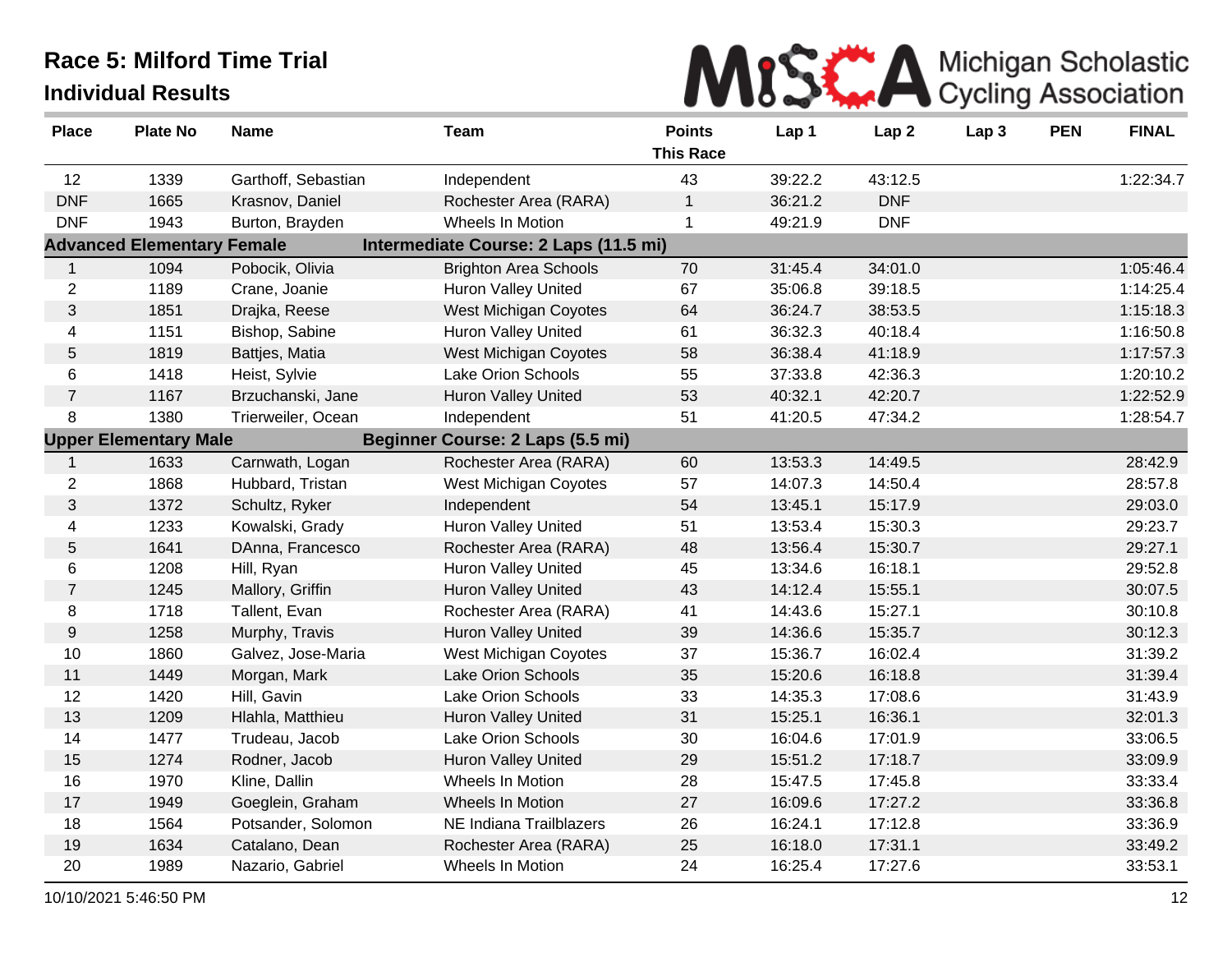

| <b>Place</b> | <b>Plate No</b> | <b>Name</b>         | <b>Team</b>                  | <b>Points</b>    | Lap 1   | Lap <sub>2</sub> | Lap 3 | <b>PEN</b> | <b>FINAL</b> |
|--------------|-----------------|---------------------|------------------------------|------------------|---------|------------------|-------|------------|--------------|
|              |                 |                     |                              | <b>This Race</b> |         |                  |       |            |              |
| 21           | 1267            | Palumbo, Frank      | Huron Valley United          | 23               | 15:58.9 | 18:10.3          |       |            | 34:09.3      |
| 22           | 1688            | Neubauer, Nickolas  | Rochester Area (RARA)        | 22               | 16:21.4 | 18:34.6          |       |            | 34:56.0      |
| 23           | 1599            | Huffman, Liam       | Orange Krush                 | 21               | 16:45.4 | 18:16.2          |       |            | 35:01.6      |
| 24           | 1826            | Boer, Jakob         | West Michigan Coyotes        | 20               | 16:50.8 | 18:28.7          |       |            | 35:19.6      |
| 25           | 1254            | Miller, Blake       | <b>Huron Valley United</b>   | 19               | 19:03.2 | 16:51.3          |       |            | 35:54.5      |
| 26           | 1298            | Tidbury, Owen       | Huron Valley United          | 18               | 17:22.4 | 18:32.8          |       |            | 35:55.3      |
| 27           | 1084            | McFall, Matthew     | <b>Brighton Area Schools</b> | 17               | 18:37.0 | 17:20.6          |       |            | 35:57.6      |
| 28           | 1285            | Slack, Liam         | <b>Huron Valley United</b>   | 16               | 17:08.0 | 19:17.6          |       |            | 36:25.7      |
| 29           | 1011            | Lasco, Maxx         | <b>Brandon Youth MTB</b>     | 15               | 17:38.9 | 18:47.2          |       |            | 36:26.2      |
| 30           | 1643            | Debiaggi, Luca      | Rochester Area (RARA)        | 14               | 16:29.2 | 20:07.1          |       |            | 36:36.3      |
| 31           | 1611            | Stapula, Cole       | Orange Krush                 | 13               | 17:55.0 | 18:49.9          |       |            | 36:45.0      |
| 32           | 1590            | Brizendine, Jonas   | Orange Krush                 | 12               | 17:47.2 | 19:01.5          |       |            | 36:48.7      |
| 33           | 1405            | Florence, Trent     | Lake Orion Schools           | 11               | 18:16.4 | 19:12.1          |       |            | 37:28.5      |
| 34           | 1996            | Saintin, Marcel     | Wheels In Motion             | 10               | 18:48.7 | 18:40.0          |       |            | 37:28.7      |
| 35           | 1270            | Poelke, Wyatt       | <b>Huron Valley United</b>   | $9\,$            | 18:37.7 | 19:21.9          |       |            | 37:59.7      |
| 36           | 1034            | Coddington, Timothy | <b>Brighton Area Schools</b> | 8                | 18:04.6 | 20:26.4          |       |            | 38:31.1      |
| 37           | 1351            | Kluesner, Caleb     | Independent                  | $\overline{7}$   | 16:54.2 | 21:58.2          |       |            | 38:52.5      |
| 38           | 5042            | Sauter, Banks       | Independent                  | 6                | 18:37.9 | 20:31.5          |       |            | 39:09.4      |
| 39           | 1250            | McFall, Nate        | <b>Huron Valley United</b>   | 5                | 18:33.5 | 20:41.9          |       |            | 39:15.4      |
| 40           | 1811            | Miska, Owen         | South Lyon Youth MTB         | $\overline{4}$   | 19:28.7 | 20:30.8          |       |            | 39:59.6      |
| 41           | 1364            | Norgaard, Jackson   | Independent                  | 3                | 19:02.6 | 21:21.7          |       |            | 40:24.4      |
| 42           | 1164            | Brennan, Levi       | <b>Huron Valley United</b>   | $\overline{2}$   | 19:22.8 | 21:28.8          |       |            | 40:51.7      |
| 43           | 1411            | Garrard, Preston    | Lake Orion Schools           | $\mathbf{1}$     | 19:44.3 | 21:19.1          |       |            | 41:03.4      |
| 44           | 1314            | Winkel, Tucker      | <b>Huron Valley United</b>   | 1                | 19:40.7 | 21:58.9          |       |            | 41:39.7      |
| 45           | 5029            | Shidler, Ryder      | Heritage Jackrabbits         | $\mathbf{1}$     | 20:30.2 | 21:51.6          |       |            | 42:21.9      |
| 46           | 1946            | East, Ethan         | Wheels In Motion             | $\mathbf{1}$     | 20:56.7 | 22:25.4          |       |            | 43:22.1      |
| 47           | 1953            | Hale, Owen          | Wheels In Motion             | $\mathbf{1}$     | 19:27.4 | 24:41.1          |       |            | 44:08.6      |
| 48           | 1687            | Neely, Kyle         | Rochester Area (RARA)        | 1                | 21:05.9 | 23:29.8          |       |            | 44:35.8      |
| 49           | 1076            | Larscheid, Finnegan | <b>Brighton Area Schools</b> | $\mathbf{1}$     | 22:07.8 | 24:01.6          |       |            | 46:09.5      |
| 50           | 1625            | Bedia, Luca         | Rochester Area (RARA)        | 1                | 22:05.5 | 24:07.6          |       |            | 46:13.1      |
| 51           | 1361            | Myers, Bryce        | Independent                  | $\mathbf{1}$     | 21:40.0 | 24:54.3          |       |            | 46:34.3      |
| 52           | 1680            | McGrath, Gavin      | Rochester Area (RARA)        | 1                | 19:09.3 | 28:21.7          |       |            | 47:31.1      |
| 53           | 1083            | McFall, Joshua      | <b>Brighton Area Schools</b> | 1                | 21:00.4 | 27:01.1          |       |            | 48:01.5      |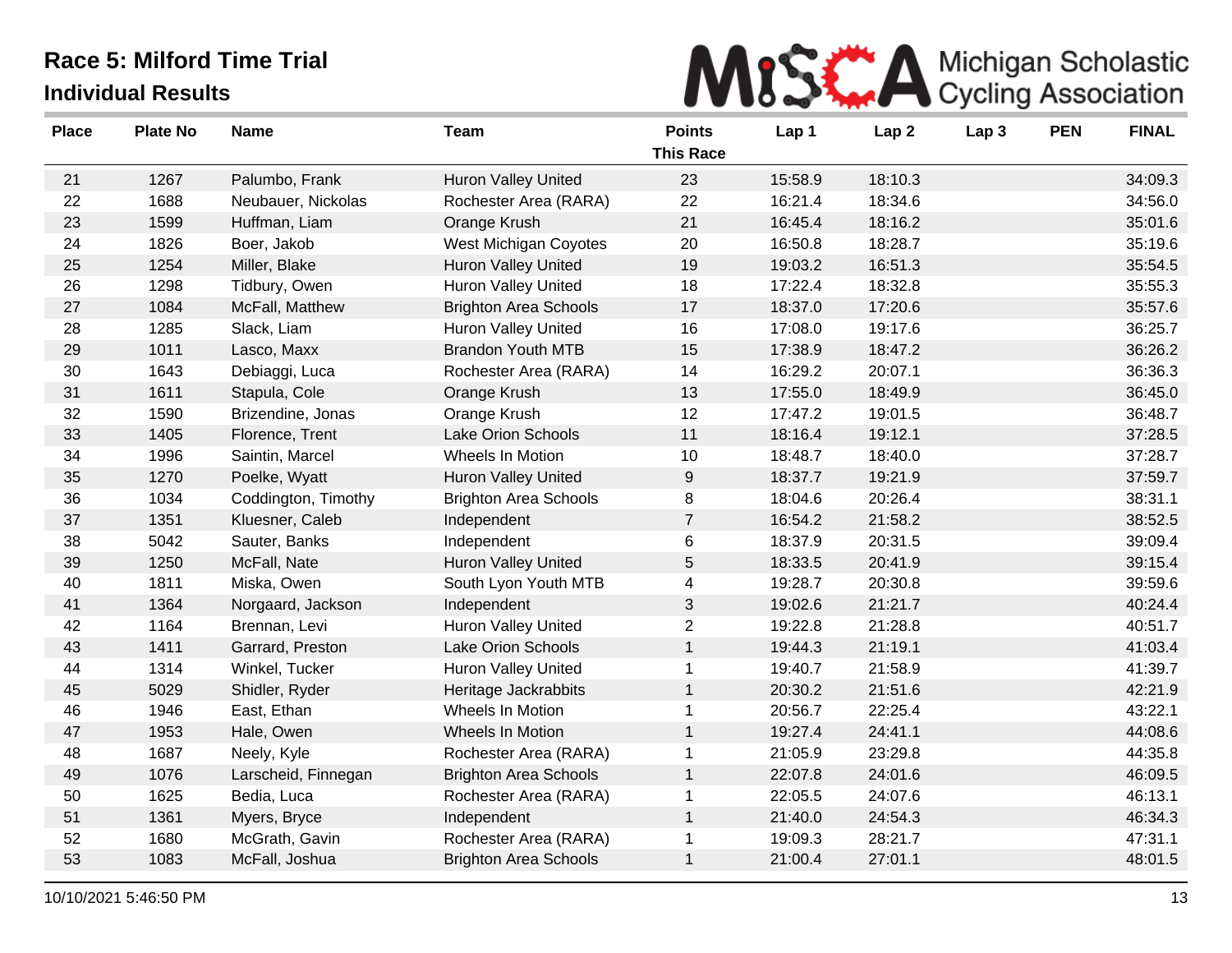

| <b>Place</b>   | <b>Plate No</b>                | <b>Name</b>           | <b>Team</b>                      | <b>Points</b><br><b>This Race</b> | Lap 1      | Lap <sub>2</sub> | Lap <sub>3</sub> | <b>PEN</b> | <b>FINAL</b> |
|----------------|--------------------------------|-----------------------|----------------------------------|-----------------------------------|------------|------------------|------------------|------------|--------------|
| 54             | 5028                           | Shidler, Chase        | Heritage Jackrabbits             | 1                                 | 23:19.0    | 26:01.2          |                  |            | 49:20.2      |
| 55             | 1959                           | Hoag, Greyson         | Wheels In Motion                 | $\mathbf{1}$                      | 23:39.0    | 26:45.6          |                  |            | 50:24.7      |
| 56             | 1293                           | Stocker, Wesley E.    | <b>Huron Valley United</b>       | $\mathbf{1}$                      | 23:35.3    | 27:06.5          |                  |            | 50:41.8      |
| 57             | 1294                           | Sword, Ethan          | <b>Huron Valley United</b>       | $\mathbf{1}$                      | 24:16.3    | 27:55.1          |                  |            | 52:11.4      |
| <b>DNF</b>     | 1971                           | Kline, William        | Wheels In Motion                 | $\mathbf{1}$                      | <b>DNF</b> | <b>DNF</b>       |                  |            |              |
|                | <b>Upper Elementary Female</b> |                       | Beginner Course: 2 Laps (5.5 mi) |                                   |            |                  |                  |            |              |
| $\mathbf{1}$   | 1867                           | Hubbard, Laila        | <b>West Michigan Coyotes</b>     | 60                                | 15:43.3    | 16:49.3          |                  |            | 32:32.7      |
| $\overline{2}$ | 1926                           | Weaver, Samantha      | West Michigan Coyotes            | 57                                | 15:55.8    | 16:51.5          |                  |            | 32:47.3      |
| $\mathfrak{S}$ | 1842                           | Darnell, Landree      | West Michigan Coyotes            | 54                                | 16:06.2    | 16:44.4          |                  |            | 32:50.6      |
| 4              | 1839                           | Cherney, Hazel        | West Michigan Coyotes            | 51                                | 15:46.0    | 17:12.9          |                  |            | 32:59.0      |
| 5              | 1691                           | Opfer, Elsa           | Rochester Area (RARA)            | 48                                | 16:38.8    | 17:56.4          |                  |            | 34:35.2      |
| 6              | 1884                           | Martin, Ava           | <b>West Michigan Coyotes</b>     | 45                                | 16:16.6    | 18:25.0          |                  |            | 34:41.6      |
| $\overline{7}$ | 1562                           | Potsander, Analise    | NE Indiana Trailblazers          | 43                                | 17:37.5    | 18:00.4          |                  |            | 35:38.0      |
| 8              | 1670                           | Learman, Cecilia      | Rochester Area (RARA)            | 41                                | 16:42.4    | 18:57.3          |                  |            | 35:39.7      |
| 9              | 1432                           | LaGest, Hannah        | Lake Orion Schools               | 39                                | 17:24.5    | 19:10.9          |                  |            | 36:35.4      |
| 10             | 1078                           | Lutz, Ainsley         | <b>Brighton Area Schools</b>     | 37                                | 17:34.7    | 19:24.7          |                  |            | 36:59.5      |
| 11             | 1158                           | Boesch, Lilah         | <b>Huron Valley United</b>       | 35                                | 17:37.8    | 19:47.8          |                  |            | 37:25.6      |
| 12             | 1237                           | Lappin, Parker        | Huron Valley United              | 33                                | 18:25.5    | 20:01.5          |                  |            | 38:27.1      |
| 13             | 1009                           | Janette, Elliette     | <b>Brandon Youth MTB</b>         | 31                                | 18:16.8    | 20:23.5          |                  |            | 38:40.4      |
| 14             | 1150                           | Beer, Brooke          | <b>Huron Valley United</b>       | 30                                | 18:49.1    | 19:53.2          |                  |            | 38:42.4      |
| 15             | 1253                           | Messina, Natalie      | <b>Huron Valley United</b>       | 29                                | 19:19.8    | 22:37.2          |                  |            | 41:57.1      |
| 16             | 1908                           | Roberts, Harper       | West Michigan Coyotes            | 28                                | 20:04.0    | 22:22.0          |                  |            | 42:26.0      |
| 17             | 1869                           | Hughes, Erin          | West Michigan Coyotes            | 27                                | 20:29.7    | 24:40.8          |                  |            | 45:10.5      |
| 18             | 1624                           | Basile, Emma          | Rochester Area (RARA)            | 26                                | 21:03.7    | 30:06.6          |                  |            | 51:10.4      |
| 19             | 1604                           | Manchel, Lucy         | Orange Krush                     | 25                                | 25:20.1    | 27:45.1          |                  |            | 53:05.3      |
| 20             | 5004                           | Mackmiller, Mekenzie  | Independent                      | 24                                | 30:10.8    | 30:20.5          |                  |            | 1:00:31.3    |
| 21             | 1617                           | Weaver, Molly         | Orange Krush                     | 23                                | 32:00.3    | 29:19.6          |                  |            | 1:01:19.9    |
| 22             | 1217                           | Johnson, Josephine    | Huron Valley United              | 22                                | 28:19.7    | 33:13.2          |                  |            | 1:01:33.0    |
|                | <b>Lower Elementary Male</b>   |                       | Beginner Course: 2 Laps (5.5 mi) |                                   |            |                  |                  |            |              |
| $\mathbf{1}$   | 1847                           | DeWall, Grant         | <b>West Michigan Coyotes</b>     | 50                                | 14:09.4    | 15:36.9          |                  |            | 29:46.4      |
| $\overline{2}$ | 1682                           | Morales-Zozaya, Dante | Rochester Area (RARA)            | 47                                | 15:10.6    | 16:33.1          |                  |            | 31:43.8      |
| $\mathfrak{S}$ | 1676                           | Malone, Alexander     | Rochester Area (RARA)            | 44                                | 15:14.6    | 16:40.9          |                  |            | 31:55.6      |
| 4              | 1631                           | Carnwath, Austin      | Rochester Area (RARA)            | 41                                | 14:37.9    | 17:22.5          |                  |            | 32:00.5      |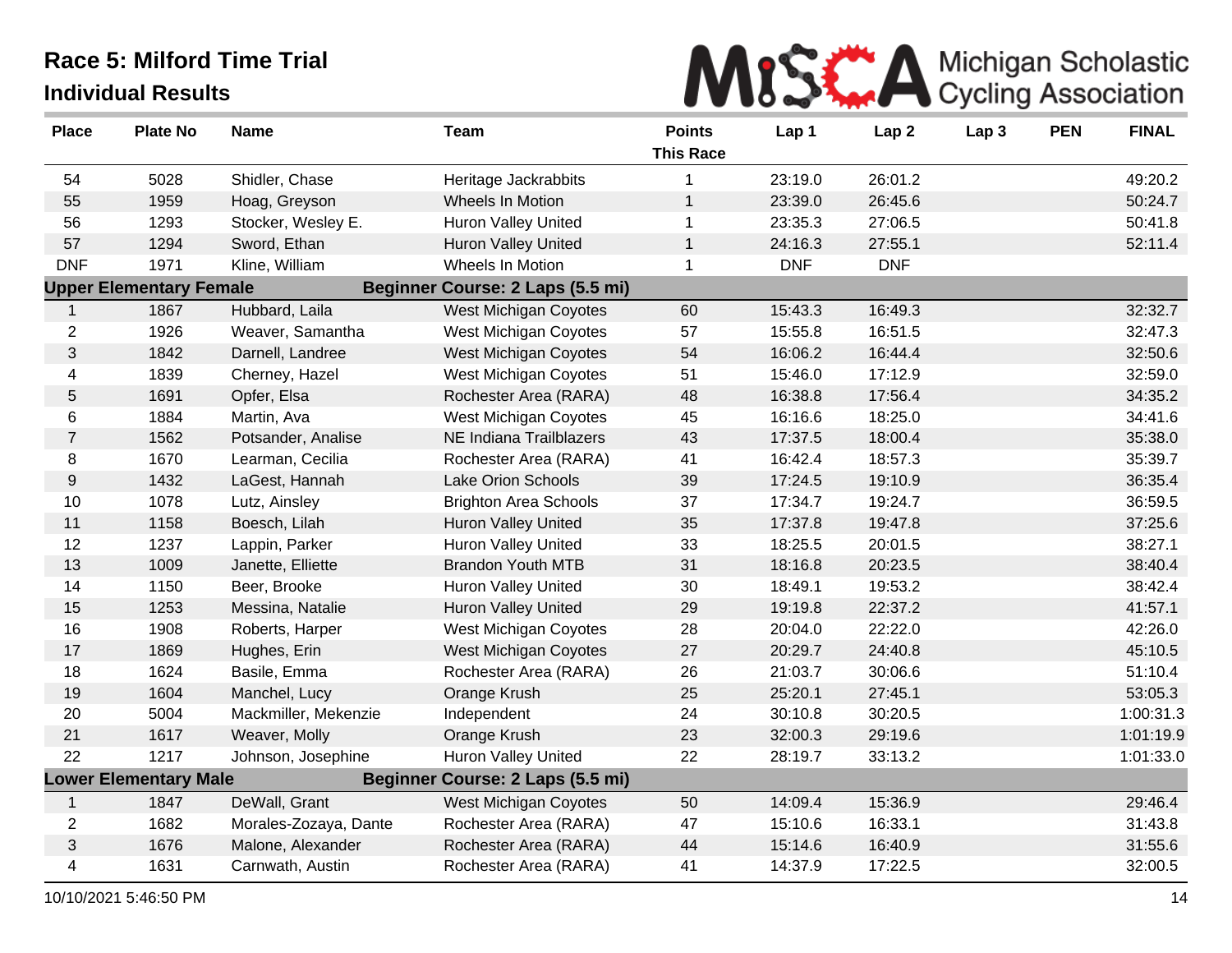

| <b>Place</b>     | <b>Plate No</b> | <b>Name</b>             | <b>Team</b>                  | <b>Points</b>    | Lap 1   | Lap <sub>2</sub> | Lap <sub>3</sub> | <b>PEN</b> | <b>FINAL</b> |
|------------------|-----------------|-------------------------|------------------------------|------------------|---------|------------------|------------------|------------|--------------|
|                  |                 |                         |                              | <b>This Race</b> |         |                  |                  |            |              |
| $\sqrt{5}$       | 1493            | Brey, Jackson           | <b>Midland MTB Crew</b>      | 38               | 15:57.7 | 17:35.7          |                  |            | 33:33.5      |
| 6                | 1853            | Eves, Owen              | West Michigan Coyotes        | 35               | 18:59.8 | 16:12.9          |                  |            | 35:12.8      |
| $\overline{7}$   | 1152            | Bishop, Torsten         | Huron Valley United          | 33               | 16:44.2 | 18:52.7          |                  |            | 35:36.9      |
| 8                | 1437            | Lidgey, Ryan            | Lake Orion Schools           | 31               | 17:07.2 | 18:51.1          |                  |            | 35:58.4      |
| $\boldsymbol{9}$ | 1969            | Kennedy, Ronan          | Wheels In Motion             | 29               | 17:13.1 | 18:47.3          |                  |            | 36:00.5      |
| 10               | 1723            | Uh, Joshua              | Rochester Area (RARA)        | 27               | 17:28.4 | 19:33.1          |                  |            | 37:01.5      |
| 11               | 1026            | Beck, Elias             | <b>Brighton Area Schools</b> | 25               | 17:59.7 | 19:05.9          |                  |            | 37:05.7      |
| 12               | 1059            | Haberkorn, Beckham      | <b>Brighton Area Schools</b> | 23               | 18:05.6 | 19:18.9          |                  |            | 37:24.5      |
| 13               | 1178            | Carnaghi, Noah          | <b>Huron Valley United</b>   | 21               | 18:03.9 | 19:44.8          |                  |            | 37:48.7      |
| 14               | 1671            | Learman, Lucas          | Rochester Area (RARA)        | 20               | 18:27.0 | 19:30.3          |                  |            | 37:57.4      |
| 15               | 1275            | Rodner, Levi            | Huron Valley United          | 19               | 18:14.3 | 20:05.1          |                  |            | 38:19.4      |
| 16               | 1642            | D'Anna, Marcello        | Rochester Area (RARA)        | 18               | 18:49.5 | 19:31.2          |                  |            | 38:20.8      |
| 17               | 1180            | Carstens, Ronan         | Huron Valley United          | 17               | 19:58.4 | 18:57.1          |                  |            | 38:55.5      |
| 18               | 1656            | Harper, Logan           | Rochester Area (RARA)        | 16               | 19:02.8 | 20:06.6          |                  |            | 39:09.4      |
| 19               | 1192            | Dobrin, Everett         | Huron Valley United          | 15               | 18:44.0 | 20:43.5          |                  |            | 39:27.6      |
| 20               | 1586            | Baines, Thomas          | Orange Krush                 | 14               | 19:12.7 | 20:55.0          |                  |            | 40:07.8      |
| 21               | 1696            | Pokowski, Aiden         | Rochester Area (RARA)        | 13               | 19:12.1 | 21:07.5          |                  |            | 40:19.6      |
| 22               | 1290            | Stewart, Adam           | <b>Huron Valley United</b>   | 12               | 20:52.6 | 22:10.3          |                  |            | 43:02.9      |
| 23               | 1626            | Bedia, Nicolas          | Rochester Area (RARA)        | 11               | 21:07.0 | 22:06.9          |                  |            | 43:13.9      |
| 24               | 1648            | Dossey, Avery           | Rochester Area (RARA)        | 10               | 19:57.0 | 23:25.6          |                  |            | 43:22.6      |
| 25               | 1256            | Moore, Thomas           | Huron Valley United          | $\boldsymbol{9}$ | 19:45.8 | 23:52.6          |                  |            | 43:38.4      |
| 26               | 5008            | Masserant, Giovanni     | Orange Krush                 | 8                | 21:21.9 | 22:18.7          |                  |            | 43:40.7      |
| 27               | 5009            | Hohmann-Gold, Chance    | Independent                  | $\overline{7}$   | 20:35.7 | 23:32.5          |                  |            | 44:08.3      |
| 28               | 1283            | Sargent, Jack           | <b>Huron Valley United</b>   | 6                | 21:12.8 | 23:00.5          |                  |            | 44:13.4      |
| 29               | 1645            | Dodson, Gavin           | Rochester Area (RARA)        | 5                | 18:49.5 | 25:24.3          |                  |            | 44:13.8      |
| 30               | 1403            | Florence, Austin        | <b>Lake Orion Schools</b>    | 4                | 21:22.0 | 23:30.1          |                  |            | 44:52.2      |
| 31               | 1722            | Uh, Henry               | Rochester Area (RARA)        | 3                | 20:04.0 | 24:48.4          |                  |            | 44:52.5      |
| 32               | 1346            | Horn, Oliver            | Independent                  | $\overline{2}$   | 18:33.7 | 26:28.1          |                  |            | 45:01.9      |
| 33               | 1726            | Veda, Gavin             | Rochester Area (RARA)        | $\mathbf{1}$     | 21:14.3 | 24:33.4          |                  |            | 45:47.8      |
| 34               | 5014            | Jansenvangalen, Jackson | Independent                  | $\mathbf{1}$     | 22:10.7 | 23:42.7          |                  |            | 45:53.4      |
| 35               | 1876            | Lilly, Isaac            | West Michigan Coyotes        | $\mathbf{1}$     | 22:10.9 | 24:03.8          |                  |            | 46:14.7      |
| 36               | 1840            | Cherney, James          | West Michigan Coyotes        | 1                | 22:01.1 | 24:45.7          |                  |            | 46:46.8      |
| 37               | 1979            | Langford, Silas         | Wheels In Motion             | 1                | 21:00.4 | 26:02.5          |                  |            | 47:02.9      |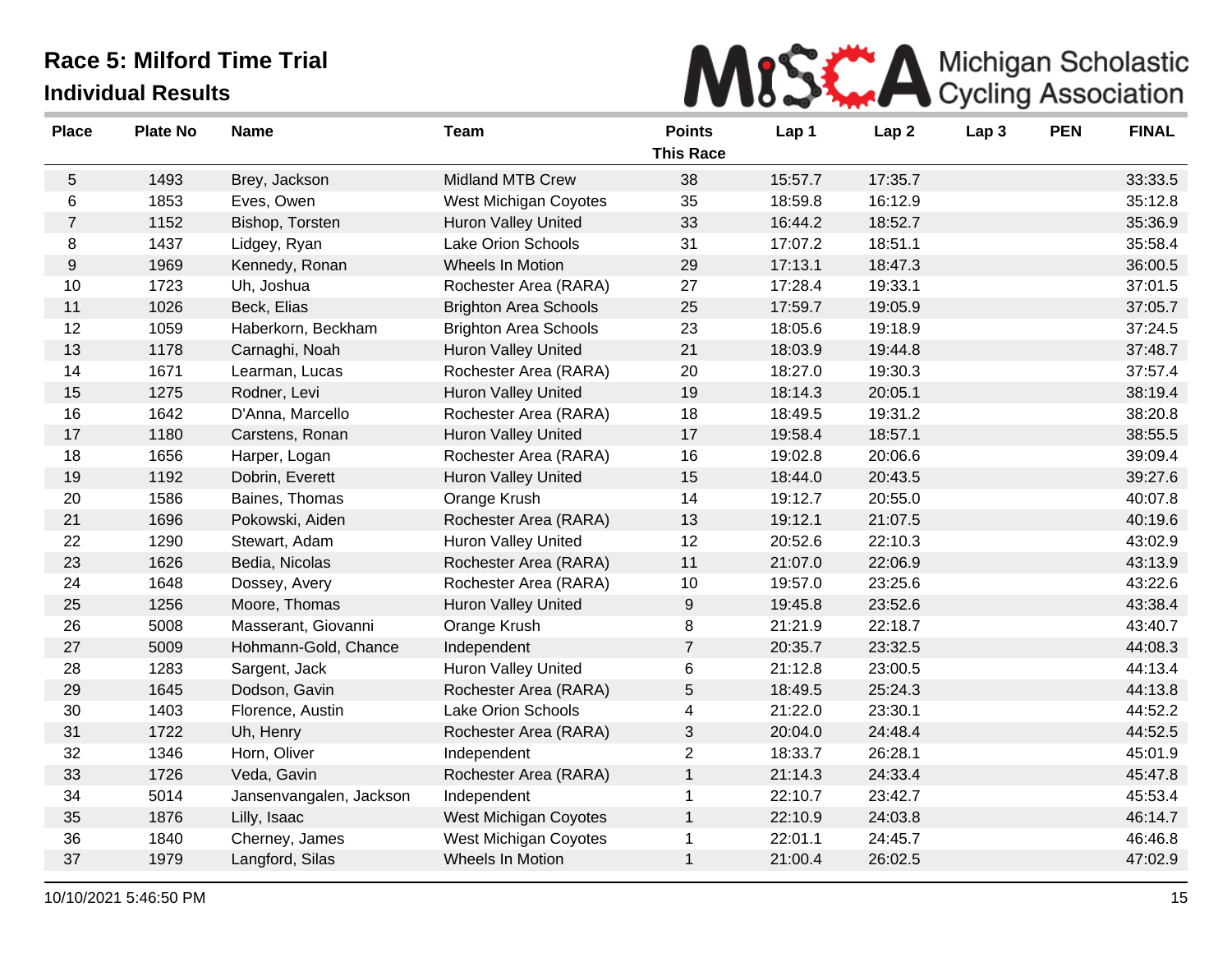

| <b>Place</b>   | <b>Plate No</b>                | <b>Name</b>            | <b>Team</b>                      | <b>Points</b><br><b>This Race</b> | Lap 1   | Lap <sub>2</sub> | Lap <sub>3</sub> | <b>PEN</b> | <b>FINAL</b> |
|----------------|--------------------------------|------------------------|----------------------------------|-----------------------------------|---------|------------------|------------------|------------|--------------|
| 38             | 1229                           | Kollien, Hudson        | <b>Huron Valley United</b>       | 1                                 | 25:03.2 | 22:21.1          |                  |            | 47:24.4      |
| 39             | 5067                           | Lincoln, William       | Independent                      | $\mathbf{1}$                      | 21:34.9 | 25:53.0          |                  |            | 47:27.9      |
| 40             | 1610                           | Smith, Hoyt            | Orange Krush                     | 1                                 | 23:58.0 | 24:59.7          |                  |            | 48:57.8      |
| 41             | 1823                           | Blaszczyk, Adreian     | West Michigan Coyotes            | $\mathbf{1}$                      | 21:50.5 | 27:17.1          |                  |            | 49:07.7      |
| 42             | 1423                           | Johnson, Robert        | Lake Orion Schools               | $\mathbf{1}$                      | 24:09.2 | 25:15.5          |                  |            | 49:24.8      |
| 43             | 1292                           | Stocker, Cameron       | Huron Valley United              | $\mathbf{1}$                      | 23:47.8 | 25:46.0          |                  |            | 49:33.8      |
| 44             | 5068                           | Roth, Eric             | <b>Brandon Youth MTB</b>         | 1                                 | 22:51.8 | 27:52.7          |                  |            | 50:44.6      |
| 45             | 1362                           | Myers, Hudson          | Independent                      | $\mathbf{1}$                      | 24:54.2 | 26:51.9          |                  |            | 51:46.2      |
| 46             | 1502                           | Flanery, Sullivan      | Midland MTB Crew                 | $\mathbf{1}$                      | 25:06.4 | 28:00.7          |                  |            | 53:07.2      |
| 47             | 1363                           | Norgaard, Cole         | Independent                      | $\mathbf{1}$                      | 25:51.4 | 29:23.2          |                  |            | 55:14.6      |
| 48             | 1992                           | Provost, Asher         | Wheels In Motion                 | $\mathbf 1$                       | 27:33.8 | 29:11.0          |                  |            | 56:44.9      |
| 49             | 1341                           | Goebelbecker, Henry    | Independent                      | $\mathbf{1}$                      | 27:31.6 | 30:20.2          |                  |            | 57:51.8      |
| 50             | 1338                           | Garthoff, Alasdair     | Independent                      | $\mathbf{1}$                      | 29:49.8 | 28:31.3          |                  |            | 58:21.1      |
| 51             | 1725                           | Veda, Callum           | Rochester Area (RARA)            | $\mathbf{1}$                      | 27:52.4 | 32:38.1          |                  |            | 1:00:30.6    |
| 52             | 1216                           | Johnson, Axl           | Huron Valley United              | 1                                 | 30:28.9 | 32:48.4          |                  |            | 1:03:17.4    |
| 53             | 5039                           | Kluesner, Garrett      | Independent                      | $\mathbf{1}$                      | 28:04.0 | 36:03.2          |                  |            | 1:04:07.3    |
| 54             | 1945                           | Coryell, Liam          | Wheels In Motion                 | 1                                 | 31:04.5 | 38:07.4          |                  |            | 1:09:12.0    |
| 55             | 5015                           | Jansenvangalen, Edison | Independent                      | $\mathbf{1}$                      | 35:58.5 | 37:38.7          |                  |            | 1:13:37.3    |
| 56             | 1968                           | Kennedy, Makai         | Wheels In Motion                 | $\mathbf 1$                       | 37:05.7 | 37:22.3          |                  |            | 1:14:28.1    |
| 57             | 1464                           | Posler, Theodore       | <b>Lake Orion Schools</b>        | $\mathbf{1}$                      | 37:04.5 | 38:02.5          |                  |            | 1:15:07.1    |
|                | <b>Lower Elementary Female</b> |                        | Beginner Course: 2 Laps (5.5 mi) |                                   |         |                  |                  |            |              |
| -1             | 1305                           | Vogel, Emerson         | Huron Valley United              | 50                                | 15:06.3 | 16:11.8          |                  |            | 31:18.2      |
| $\overline{2}$ | 1202                           | Hartman, Josie         | Huron Valley United              | 47                                | 16:56.9 | 17:34.7          |                  |            | 34:31.7      |
| 3              | 1391                           | Babicheva, Julia       | Lake Orion Schools               | 44                                | 17:21.0 | 17:13.1          |                  |            | 34:34.1      |
| 4              | 1484                           | Zoschnick, Amelia      | Lake Orion Schools               | 41                                | 17:07.9 | 17:26.7          |                  |            | 34:34.6      |
| 5              | 1187                           | Colegrove, Khloe       | Huron Valley United              | 38                                | 17:10.8 | 17:34.7          |                  |            | 34:45.6      |
| 6              | 1193                           | Dobrin, Vivian         | <b>Huron Valley United</b>       | 35                                | 17:25.9 | 18:45.7          |                  |            | 36:11.7      |
| $\overline{7}$ | 1148                           | Adams, Vivian          | <b>Huron Valley United</b>       | 33                                | 18:04.5 | 19:37.1          |                  |            | 37:41.7      |
| 8              | 1241                           | Luttenbacher, Madelyn  | Huron Valley United              | 31                                | 17:57.8 | 20:28.6          |                  |            | 38:26.5      |
| 9              | 1440                           | Lucia, Rileigh         | Lake Orion Schools               | 29                                | 18:17.0 | 20:46.8          |                  |            | 39:03.9      |
| 10             | 1162                           | Boyd, Alexandria       | Huron Valley United              | 27                                | 19:32.5 | 20:44.0          |                  |            | 40:16.6      |
| 11             | 1438                           | Lucia, Adelyn          | Lake Orion Schools               | 25                                | 19:30.0 | 21:34.1          |                  |            | 41:04.1      |
| 12             | 1156                           | Blazic, Ava            | <b>Huron Valley United</b>       | 23                                | 19:16.6 | 21:55.0          |                  |            | 41:11.7      |